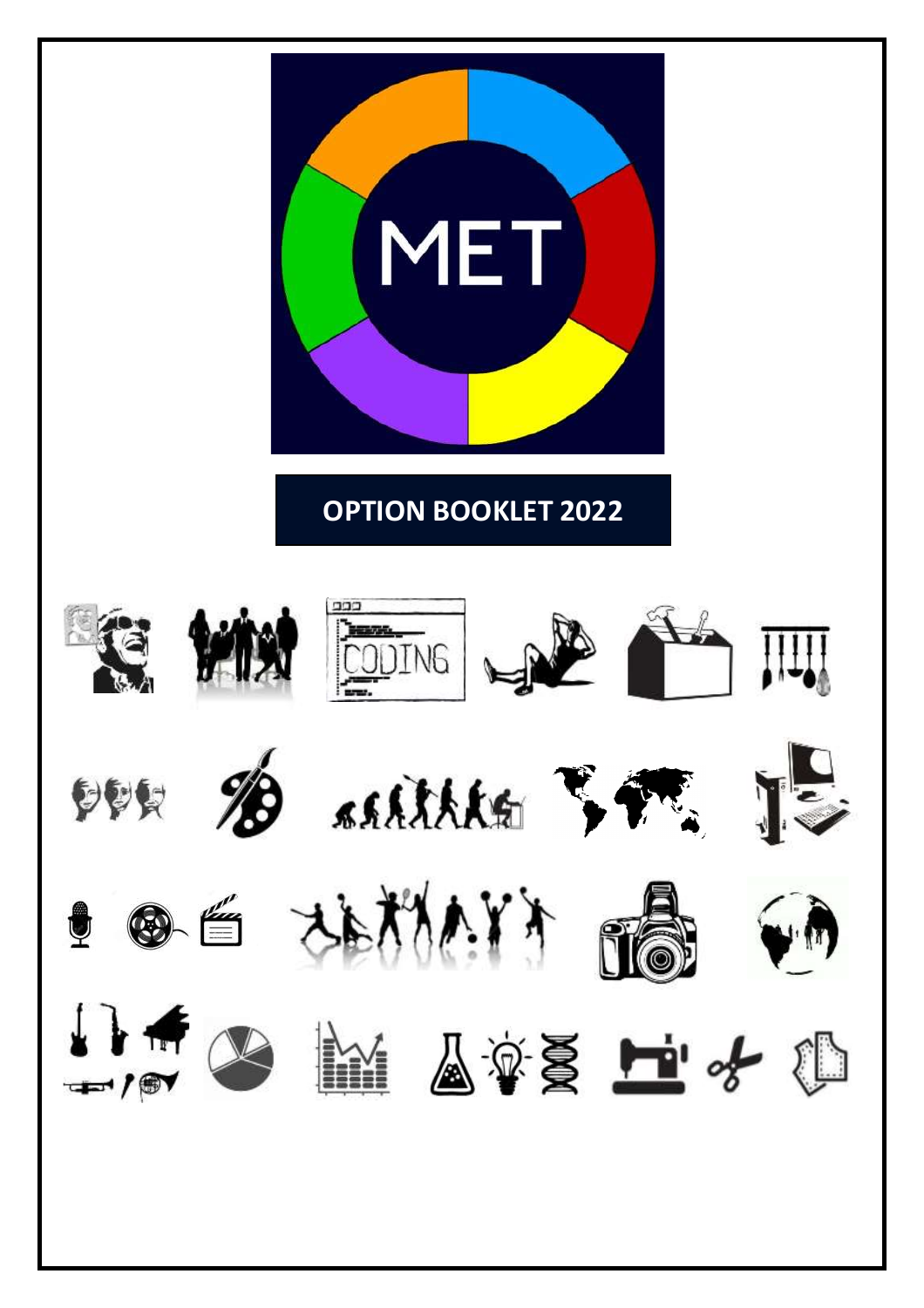# **LETTER TO STUDENTS**



March 2022

Dear Student,

This is an exciting and very important stage in your education. As you move into Key Stage 4, you have the opportunity to make decisions regarding some aspects of your learning, and follow programmes of study which are of particular interest to you.

Along with English Language, English Literature, Maths, Science and a Modern Foreign Language (French, Spanish or German), you can make choices as to which other 3 subjects you wish to study. It is essential that you take the time to think about the choices you make.

There are lots of ways you can gain information, advice and guidance to support you in making these choices. Talk to your teachers, tutor, relatives and Year 10 and 11 students; they can all help. Make an appointment with our Careers Advisors (Mr Holmes/Mrs Shambrook/Mr Hayes) before, during or after school (careers office is located in the middle of the school street opposite B Cluster). Also, use the recommended careers programmes 'Careers Pilot' (www.careerpilot.org.uk) to gather more information.

Ultimately, you should make the final decision. The most important thing is that you choose the subjects you think you will enjoy most, have strengths in, and are relevant to the career path you might follow.

Lastly, read this booklet! The information provided will certainly help you in making the first big decision towards your future.

All the best in whatever you decide to study.

Yours sincerely,

N. Williams E. Ball Assistant Principal Associate Assistant Principal

Bristol Metropolitan Academy Bristol Metropolitan Academy

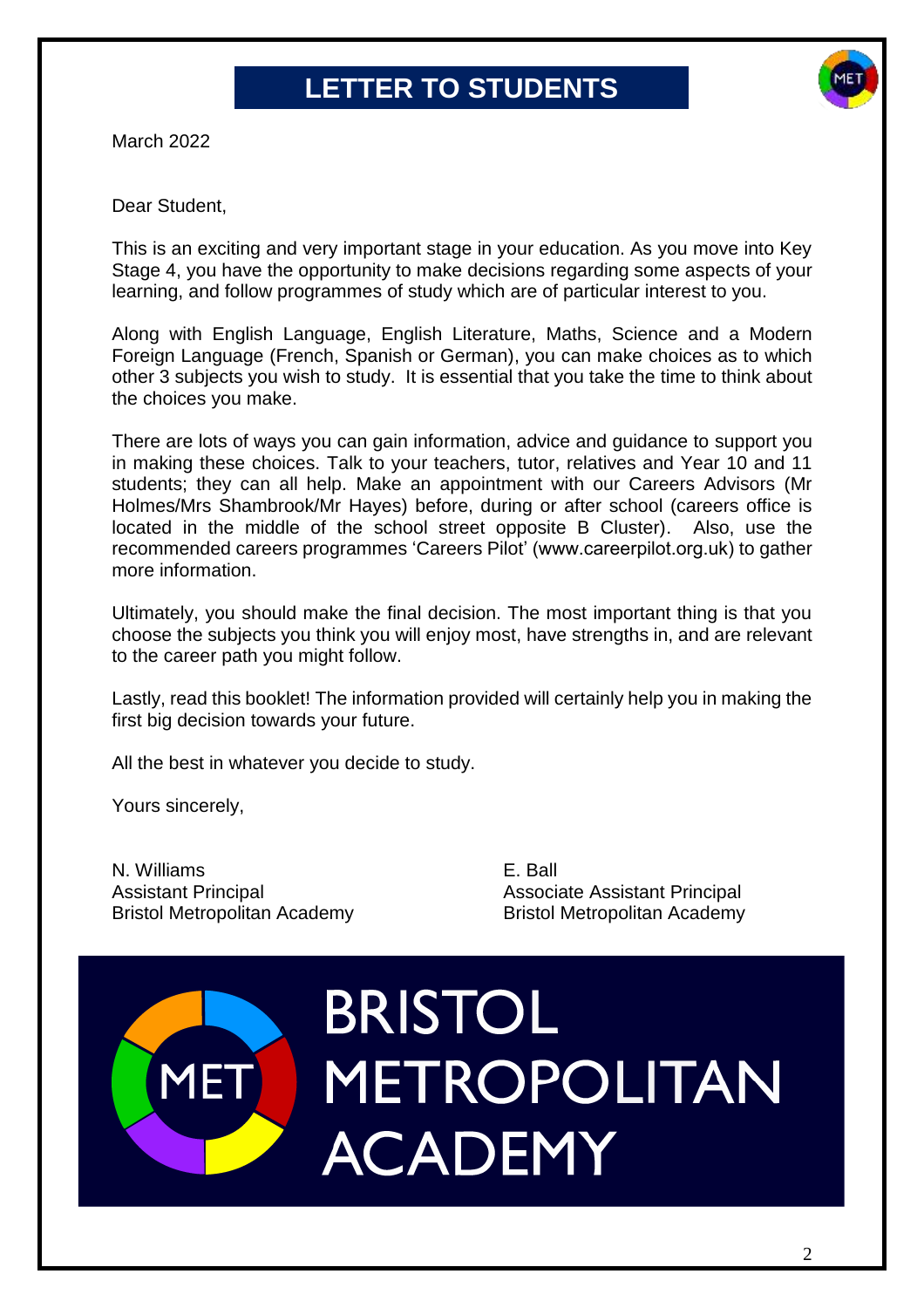# **IMPORTANT DATES**



| Tuesday 8 <sup>th</sup> March                                                                    | Year 9 Options Launch Assembly                                                                                                                                                                                                                                      |  |
|--------------------------------------------------------------------------------------------------|---------------------------------------------------------------------------------------------------------------------------------------------------------------------------------------------------------------------------------------------------------------------|--|
| Wednesday 9th March                                                                              | Subject presentations will be available to view online through our<br>website to talk you through the courses and offer some more<br>information.                                                                                                                   |  |
| Wednesday 16th March                                                                             | Year 9 Option Evening - There will be an online presentation by<br>Mrs Ball at 5pm, accessed through our academy website. This<br>will further explain the option subject process. It will also be<br>recorded for later access, if you are unable to view it live. |  |
| <b>During lessons between Monday</b><br>21 <sup>st</sup> March and Friday 25 <sup>th</sup> March | Subject teachers will speak to you about their subject(s) in one<br>of your lessons that week and give you the opportunity to ask<br>any subject-specific questions you may have.                                                                                   |  |
|                                                                                                  | <b>OPTION SUBMISSION DEADLINE:</b>                                                                                                                                                                                                                                  |  |
| Monday 4 <sup>th</sup> April                                                                     | Following Options Evening, you will be sent a link to our online<br>Options form. Alternatively, you can request a paper copy from<br>student reception. It must be completed or returned by the<br>submission deadline.                                            |  |

# **YOUR QUESTIONS ANSWERED**

#### **What is meant by guided choices?**

The Academy gives you a selection of subjects from which you can state your preferences. While we want you to make your own choices as far as possible, there may be some choices you make which we feel are not appropriate for you. In cases such as this, we will meet with you and possibly your parents or carer to discuss your choice and 'guide' you towards a more appropriate selection. In this way we will try to maximise your chances of attaining your full potential across a good range of qualifications recognised by colleges, universities and employers.

#### **Will my choices affect my career?**

No. Everyone in the country does a core curriculum which includes all the subjects you need to go on to higher education or employment. Universities, colleges and employers want to know what grade you achieved in your GCSEs, rather than what GCSEs you did. English and Maths GCSEs are the exceptions to this. You need a minimum of a Grade 5 (the old grade C) in both English and Maths in order to make progress in many careers, and especially if you aim to go to university.

Apart from your core subjects (English, Maths, Science) you do not have to choose a subject in Year 9 in order to study it (or a related subject) at university. The exception might be Languages, where unless you are a native speaker of the language, it is advisable to continue studying the language otherwise you may forget what you have already learnt. If you intend to study Art in the future, it may also be advisable to choose that subject so that you can start to build your portfolio. Most other subjects you can start from scratch at A Level. To study music at A Level you would have to play two instruments at grade level; sometimes this can be as high as Grade  $3 - 5$ .

#### **Is any one subject more important than another?**

As mentioned, English and Maths are the two subjects that employers, colleges and universities want to know about in terms of grades attained. Your choices all have equal importance.

### **What is the English Baccalaureate?**

The English Baccalaureate is a Government measure of achievement for a certain combination of GCSEs. The measure is made up of English, Maths, Science (including Computer Science), either History or Geography and one Language. At present it is unclear to what extent colleges, universities and employers will recognise this measure of achievement, but it is advisable to choose the Baccalaureate subjects if you intend to go on to do A Levels and then go to University.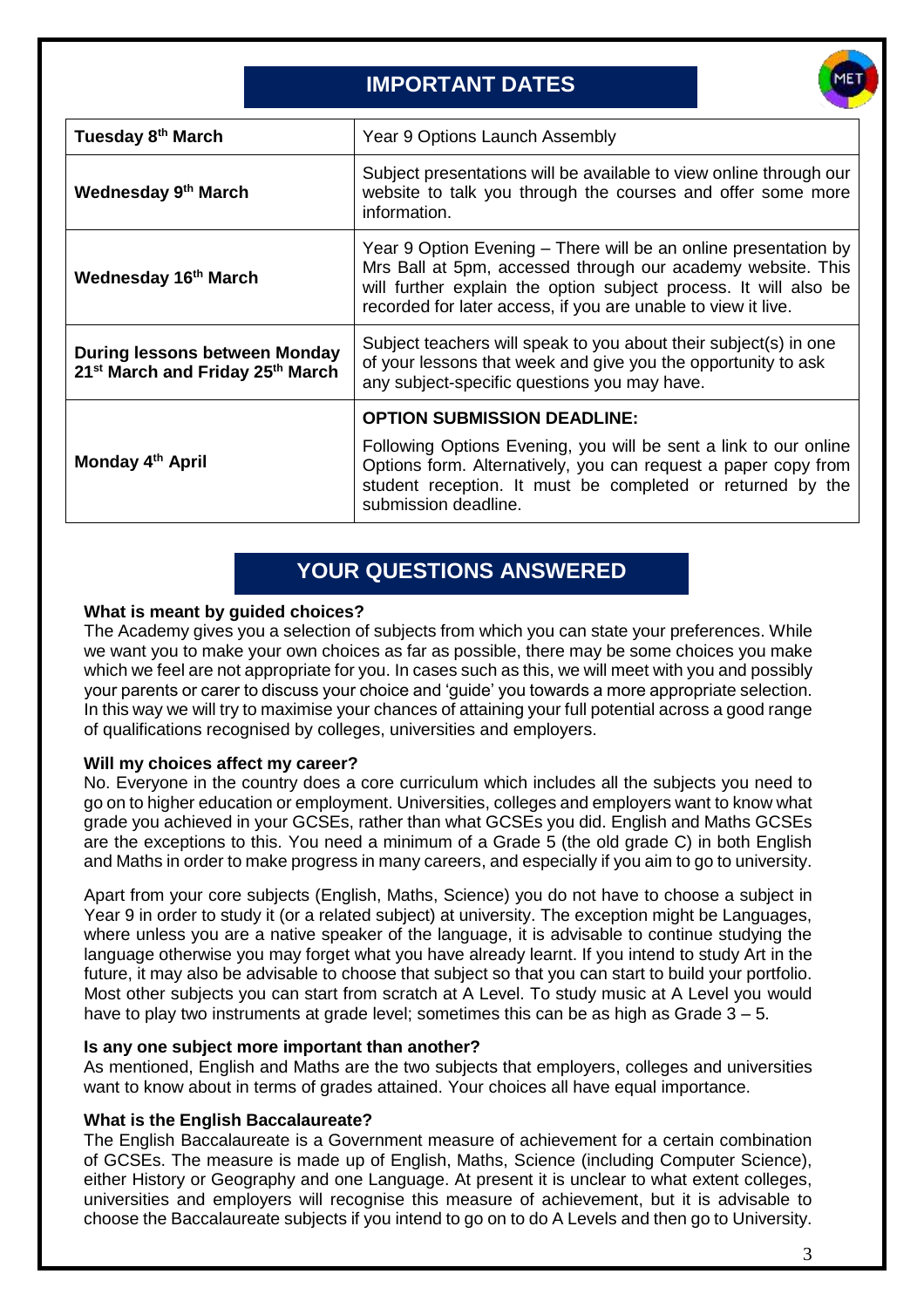### **What about Triple Science?**

All students will study combined Science as part of their core curriculum. This is worth 2 GCSEs but will cover all three elements – Biology, Chemistry and Physics. However, we also offer Triple Science, where you will learn additional content and depth. For this reason, we would guide you to apply only if you are both passionate about Science and currently achieving at or above agerelated expectations in the subject. If you choose this, it will take up one of your three option choices and you will achieve three separate GCSEs in each individual science. More information can be found on page 22. Regardless of whether you do triple or combined, you will still be able to study science at A Level.

#### **How are vocational qualifications such as BTECs different to GCSEs?**

Although the structure of the course can vary, in reality they are broadly similar. The vocational courses we offer in the academy are equivalent to one GCSE.

#### **If I choose a vocational qualification, does this mean I will end up having to follow a career in this area?**

No, not if you don't want to. Remember it is the equivalent to a GCSE; employers, colleges and universities want to know the grades you achieve before knowing what courses you did. With this in mind, BTECs and the impressive grades that BMA students achieve in them year on year make BTEC courses an attractive option. Indeed, a number of BMA teachers studied BTECs at college before progressing to university.

#### **How will you know if a particular choice of subjects is not appropriate for me?**

All of your teachers will be asked to comment on how appropriate a particular subject would be for you based on your past performance in exams, tests and on classwork. The Senior Leadership Team collect this information together and discuss each student individually, before agreeing whether the choices you have made are appropriate. This is based on your past performance and measured against what people with similar grades to you have achieved in the past, across the country.

#### **How can I decide what subjects are best for me?**

'What do you enjoy most?' is your first question. 'What am I best at?' is your next question. 'What do I wish to pursue a career in?' is your next question.

#### **Who can help me decide what to choose?**

Listen to and consider the advice and guidance from your parents/guardians, teachers, tutor, Careers Advisors, older brothers and sisters, but at the end of the day you should make the final decision.

Don't pick a subject just because . . .

- ... your friend is doing it. You may not be in the same group and they are very likely to have different passions, aspirations and strengths to you.
- ... you like a teacher. You may not get the same teacher!
- ... your parents or guardians tell you to. Sorry parents/guardians, but it is important that a course is picked because the student enjoys the subject. If they are interested in the subject they will be motivated. Motivation is the key to success.

#### *IMPORTANT*

#### **Am I guaranteed to get the subjects that I choose?**

Unfortunately, if there are not enough students choosing a course, we cannot run it; therefore, you may not get your first choice, but this is rare. We could limit the number of subjects we offer and make sure they all run, but then we would limit your choice.

It may be the case that two of the subjects you choose have to run on the timetable at the same time and this will mean you will have to choose between them. That's why we ask you to rank order subjects on the option form - it's important that you give this careful consideration.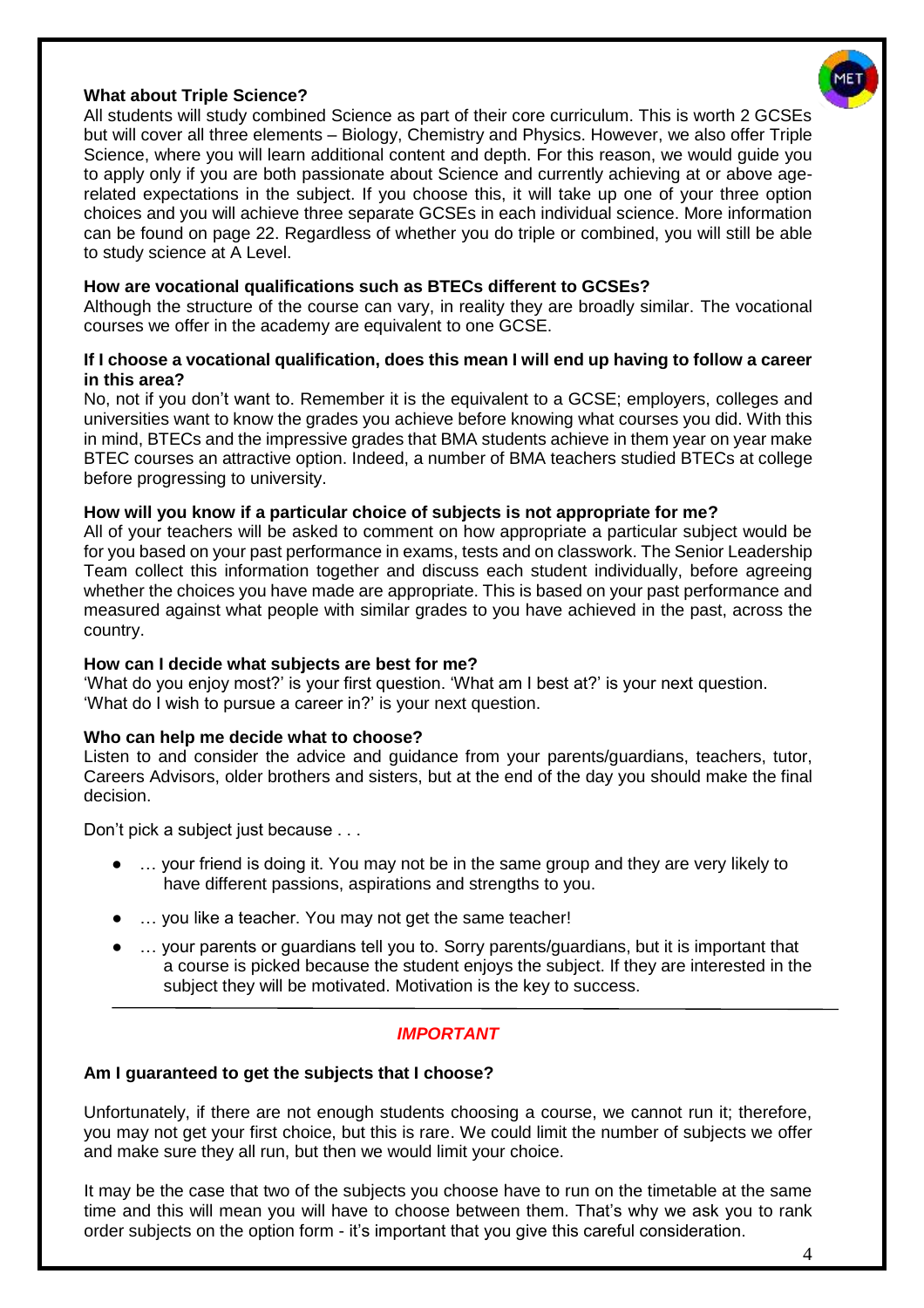# **OPTION SUBJECT CHOICES**



# **ART: FINE ART Qualification:** GCSE

**Examination board:** AQA **Duration:** 2 years



# **What will I study?**

You will produce a range of work which develops skills in art and design. Two projects are delivered to cover the coursework assessment objectives. These projects will include learning new skills and techniques as well as building on prior knowledge from lessons at Key Stage 3. The projects include "Environment" and "Journey" allowing students to study a wide subject matter and tailor projects to their specific interests under these broad project titles.

Students work with an extensive range of media and techniques including watercolour, acrylic, pastel, collage, ink and printmaking.

Further opportunities with this course include trips and exhibitions. During the course there will be trips such as: trips to exhibitions & galleries, Slimbridge Wetlands Centre, Longleat's Festival of Lights and many more.

Exhibitions take place at BBA's Frame Gallery, DAC Beachcroft and Bristol Cathedral as well as here at BMA on our "Wall of Frames."

# **How will I be assessed?**

Assessment: 60% coursework, 40% exam

The coursework will consist of two projects produced in sketchbooks with a final piece for each. This work is produced in lessons as well as homework.

Students will carry out a mock exam project and mock exam in year 10 to allow them to prepare fully and know the expectations of the final exam in term 5 of year 11. This exam concludes the course.

The art exam is ten hours long and carried out under usual exam conditions. This consists of two days in the art room producing a final piece to accompany an AQA externally set project released twelve weeks prior.

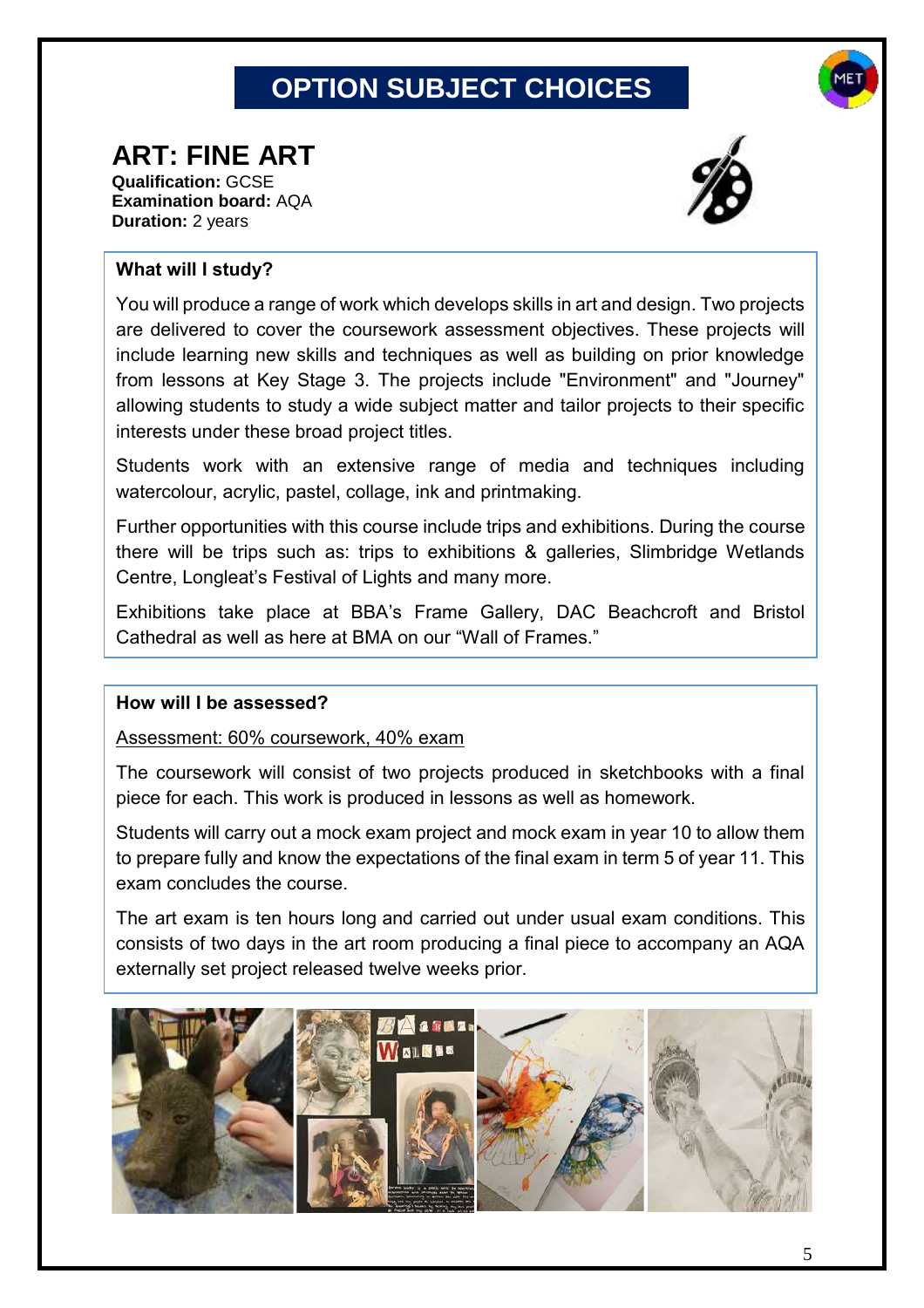# **ART: TEXTILES DESIGN**





### **What will I study?**

You will produce a range of work which develops skills in Textiles. Two projects are delivered to cover the coursework assessment objectives. These projects will include learning new skills and techniques as well as building on prior knowledge from lessons at Key Stage 3. The projects include 'Identity' and 'Cakes and Sweets', allowing students to study a wide subject matter and tailor projects to their specific interests under these broad project titles.

Students work with an extensive range of media and techniques within a Textiles format. Often starting from the basis of drawing or photography, students will then determine the processes which they will use to further develop their work and make garments. Processes include screen printing, Sublimation printing and heat transfer, laser cutting, dyeing and resist printing as well as exploring many techniques using the sewing and embroidery machines.

Further opportunities with this course include trips and exhibitions. During the course there will be trips such as: Ken Stradling Collection, Bristol Museum, The Victoria and Albert Museum in London and The University of the West of England's degree show.

# **How will I be assessed?**

Assessment - 60% coursework, 40% exam project (there is no written exam for this GCSE)

The coursework will consist of two projects with a final piece for each. This work is produced in lessons as well as for homework.

Students will carry out a mock exam project and mock exam in year 10 to allow them to prepare fully and know the expectations of the final exam project in term 5 of year 11. This exam concludes the course. The exam is ten hours long and carried out under usual exam conditions. This consists of two days in the Textiles room producing a final piece to accompany an AQA externally set project released twelve weeks prior.



Textiles Design work by Rosemarie Shaw, Sharon Liu, Awa Kuluc and Justina Taiwo.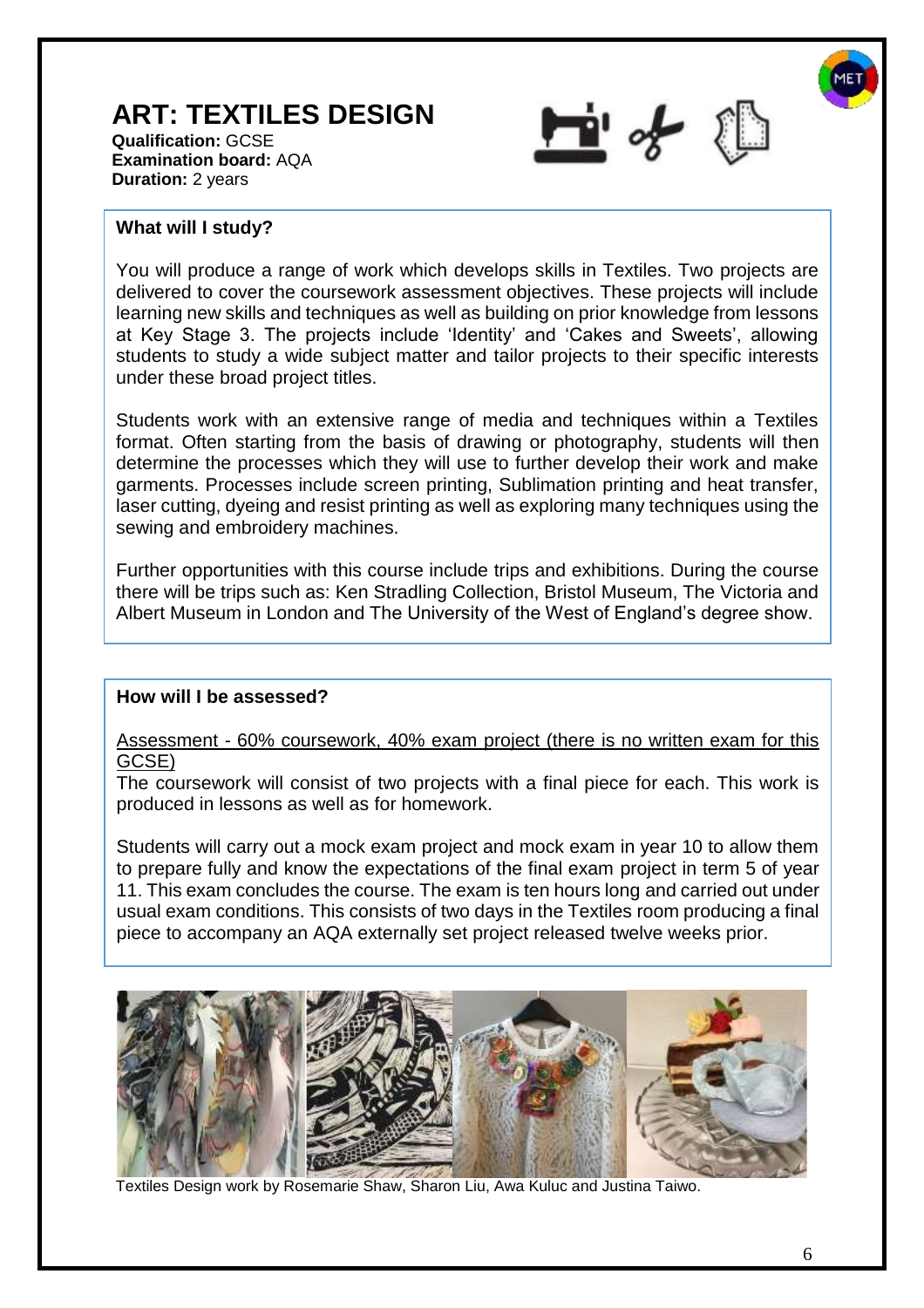# **BUSINESS STUDIES**

**Qualification:** Cambridge National Enterprise and Marketing **Examination board:** OCR **Duration:** 2 years



# **What will I study?**

**Unit 1**: Design a Business Proposal (Coursework)

Students will design a business proposal to meet a specific business challenge. You will need to identify a customer profile, complete market research by asking friends and family members, this will help to generate product design ideas that you will produce. You will finally work out the cost of the product then to propose a pricing strategy and determine the viability of their product proposal.

# **Unit 2**: Pitching your Product (Coursework)

Students will carry on working on their business challenge, then finally pitch their design idea to an external audience. During this unit, students will develop the skills needed to create a brand identity and promotional plan for their specific business product proposal developed in the previous unit.

# **Unit 3**: Enterprise and marketing concepts (Examination)

Students will use all of the knowledge that they have gained from the previous 2 units and will sit a 1½ hour examination. Students will learn about marketing, promotion, branding, finance, business ownership.

# **How will I be assessed?**

Unit 1: Coursework 30% Unit 2: Coursework 30% Unit 3: Examination 1hour 30mins paper worth 40%. Part A has 16 multiple choice questions and Part B has both short written answer questions and extended written response questions.

# **Is this the right course for me?**

This qualification will allow you to get to grips with key aspects of running small businesses with a focus on enterprise and marketing. The two school assessed units offer practical task-based assessment opportunities, alongside the examined unit which contains underpinning knowledge and understanding.

The course allows student to develop skills such as being able to work collaboratively and creatively, solve problems and have awareness of businesses and customers.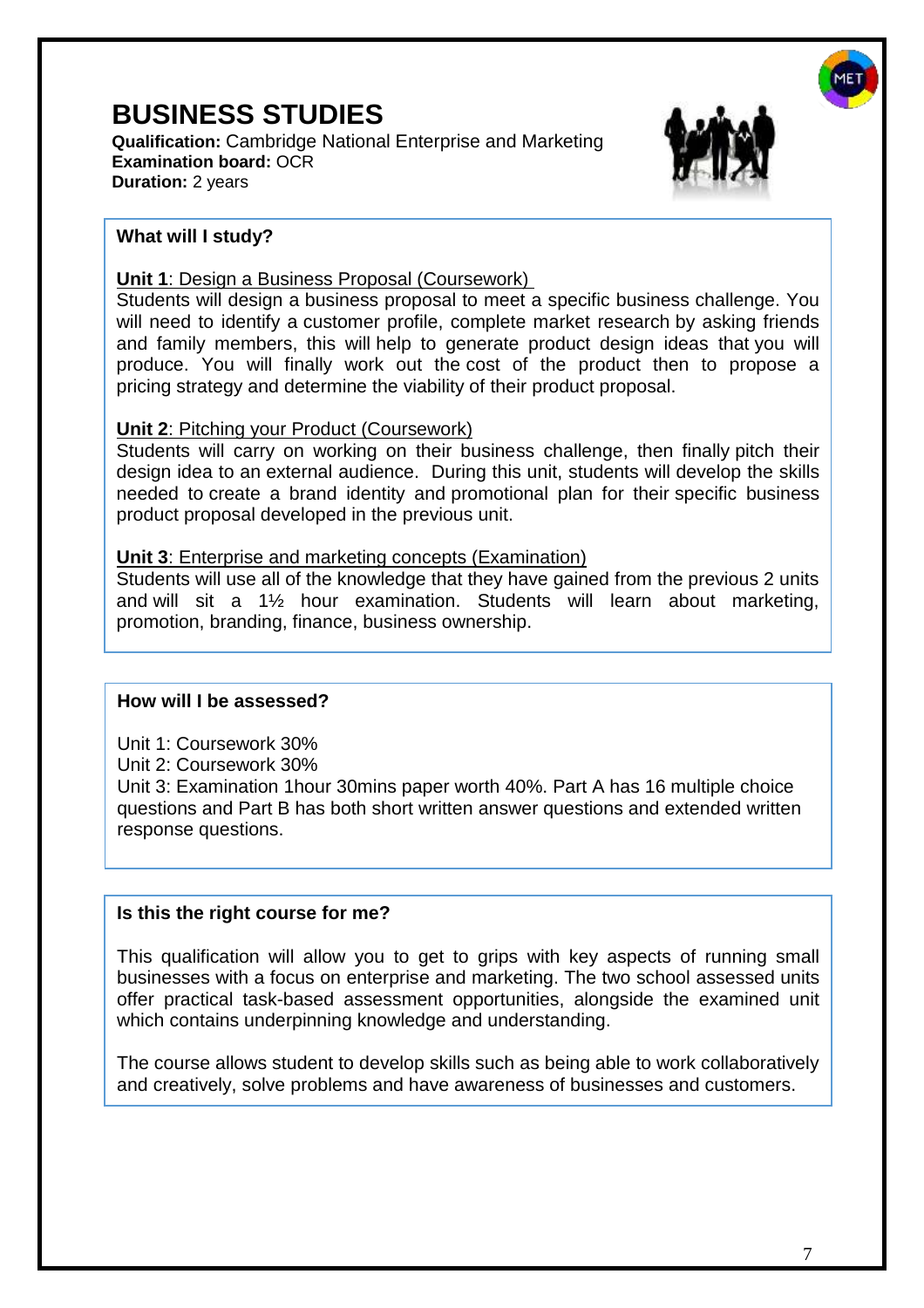# **COMPUTER SCIENCE Qualification:** GCSE

**Examination board:** AQA **Duration:** 2 years





# **What will I study?**

This course expands on the knowledge base built in KS3. Topics are taught in greater detail and students advance upon the skills that are needed to program different products and gain a deeper understanding of the topics taught. Topics studied are: Fundamentals of algorithms, Programming, Fundamentals of data representation, Computer systems; Fundamentals of computer networks; Fundamentals of cyber security and Ethical, legal and environmental impacts of digital technology on wider society, including issues of privacy.

Students will be taught to develop their capability and creativity in computer science and be able to apply their problem solving, analytical and computational thinking skills.

### **How will I be assessed?**

### **Paper 1: Computational thinking and problem solving**

(External Exam, 50% of final grade)

Written exam set in practically based scenarios: 1 hour 30 minutes A mix of multiple choice, short answer and longer answer questions assessing a student's practical problem solving and computational thinking skills.

# **Paper 2: Written assessment**

(External Exam, 50% of final grade) Written exam: 1 hour 30 minutes A mix of multiple choice, short answer and longer answer questions assessing a student's practical problem solving and computational thinking skills.

# **Is this the right course for me?**

The software that are used in the course to learn programming, are well known software that are used by skilled professionals in industry. This allows you to gain sufficient experience and practice to take this subject for A Levels and beyond. Computer Science links well to several careers such as programming and engineering as well as work within the digital and IT industry.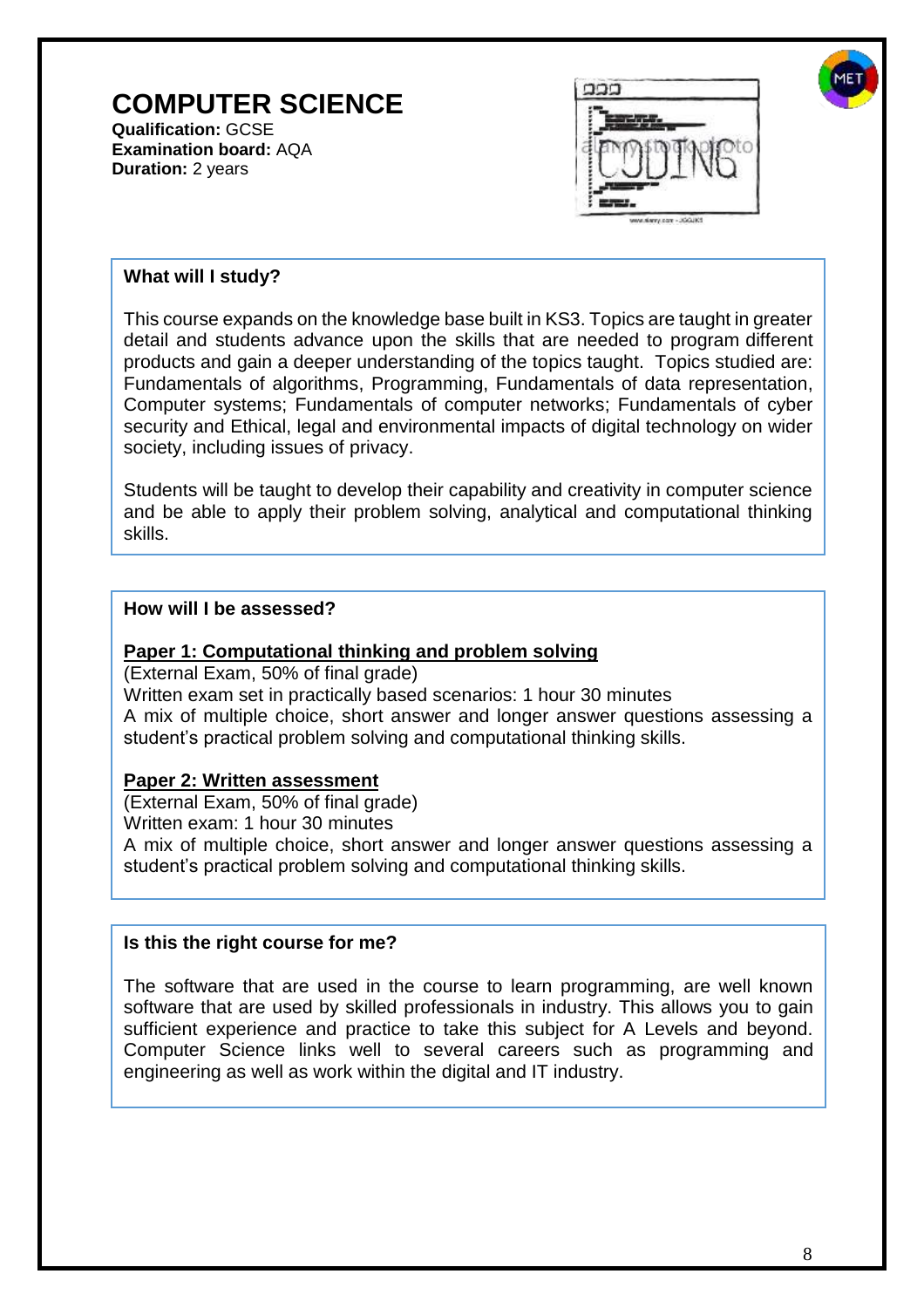# **DESIGN & TECHNOLOGY**

**Qualification:** GCSE **Examination board:** Eduqas **Duration:** 2 years



# **What will I study?**

Design and technology is part of everyday life and is constantly evolving. This course involves a focus on developing practical skills within a particular material area, allowing students to manufacture high quality outcomes. Students learn about commercial processes and careers in related industries, as well as developing core transferrable skills, such as collaboration and communication.

This GCSE places greater emphasis on understanding and applying iterative design processes. Students will use their creativity and imagination to design and make prototypes that solve real and relevant problems, considering their own and others' needs, wants and values.

This qualification is ideally suited to students who enjoy practical designing and making activities. Design and Technology encourages all students to be innovative, creative, problem solvers, team players and individual in their designing and making. Students will also get to use a range of technologies including CAD/CAM.

# **How will I be assessed?**

Assessment: 50% coursework, 50% examination

The coursework makes up 50% of the overall mark. Students are given a range of projects to choose from. Their chosen project will need to be analysed, researched, designed, planned and made. After finishing the project, students are then required to evaluate their product, and suggest any modifications. A written examination makes up the other 50%.



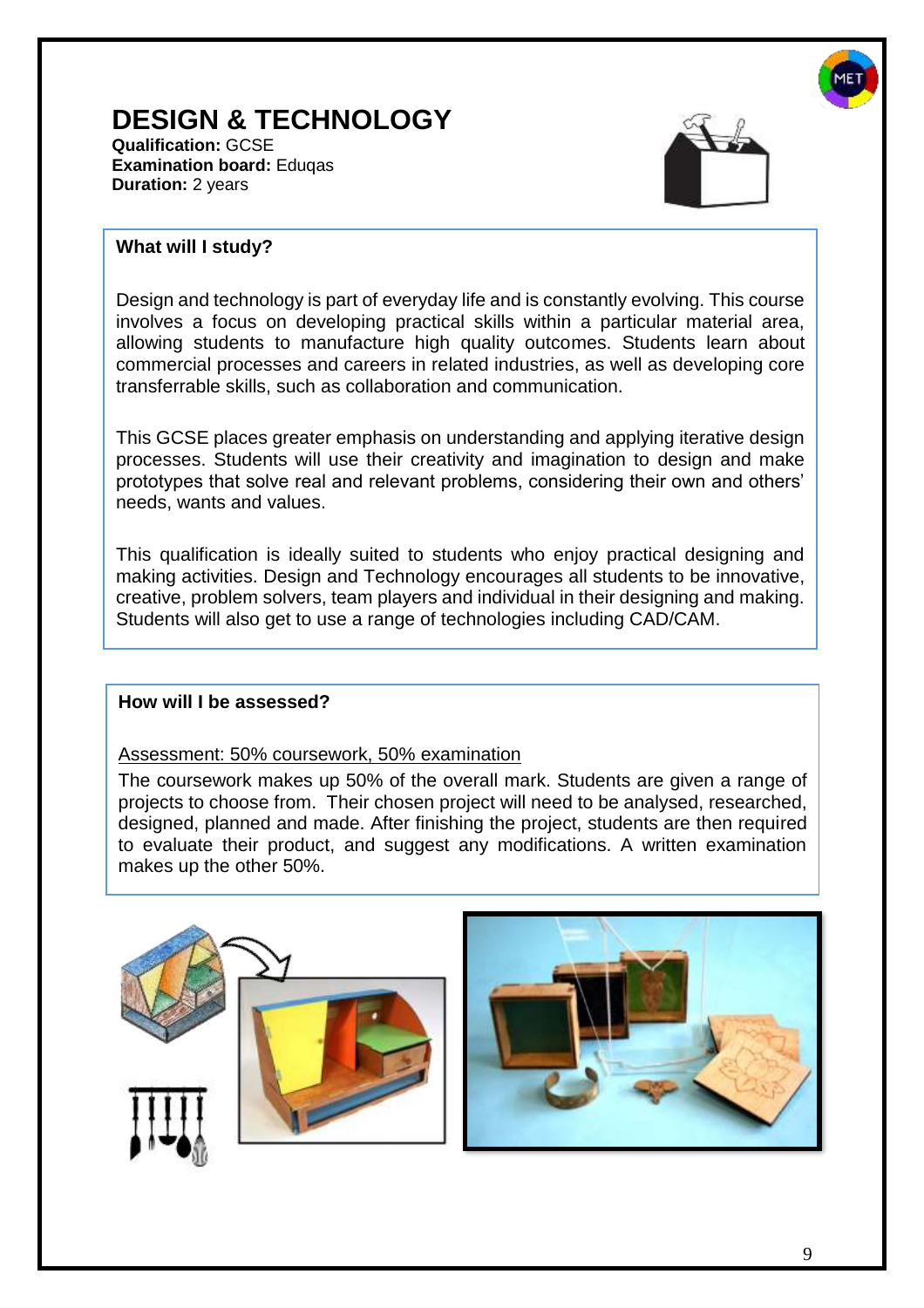### **DRAMA Qualification:** GCSE **Examination board:** AQA **Duration:** 2 years



# **What will I study?**

Drama provides excellent key skills for future employment (confidence, communication skills and creativity). Students will create, perform and respond to drama informed by their theoretical knowledge of drama and theatre. The subject content details the knowledge, understanding and skills that students are expected to develop throughout the course of study. This course is suited to students with a passion for acting and writing about theatre.

# **How will I be assessed?**

# Component One - Understanding Drama (40%)

1hr 45-minute exam written paper. Candidates must answer 4 mark multiple choice questions from section A. Section B is 4 exam questions on Blood Brothers (44 marks) on design, character, performance space and the whole play. Section C is a 32-mark question based on Live Theatre using describe, analyse and evaluate writing techniques.

# Component 2 – Devising Drama (40%)

Candidates required to create a script and perform devised practical work and a written 2500 word devised log (40%)

# Component 3 – Texts in practice (20%)

Candidates to perform two extracts from one play (without script) live in front of visiting moderator.

# **Is this the right course for me?**

The AQA specification has clear progress into AS and A Level drama and other courses in the performing arts. The course will allow you to develop transferable skills in further studies and the work place.

Students opting for this course:

Should be fully aware that a large content of this course is writing based (more writing than acting)

Must have a passion for drama, theatre and good / strong acting skills

Must have the confidence to perform by yourself in front of an audience & also work in a group

Must be willing to commit to extra work, rehearsals and theatre visits outside of lesson time when working on performances

Should have the ability to analyse texts

Must attend theatre visits to be able to complete section C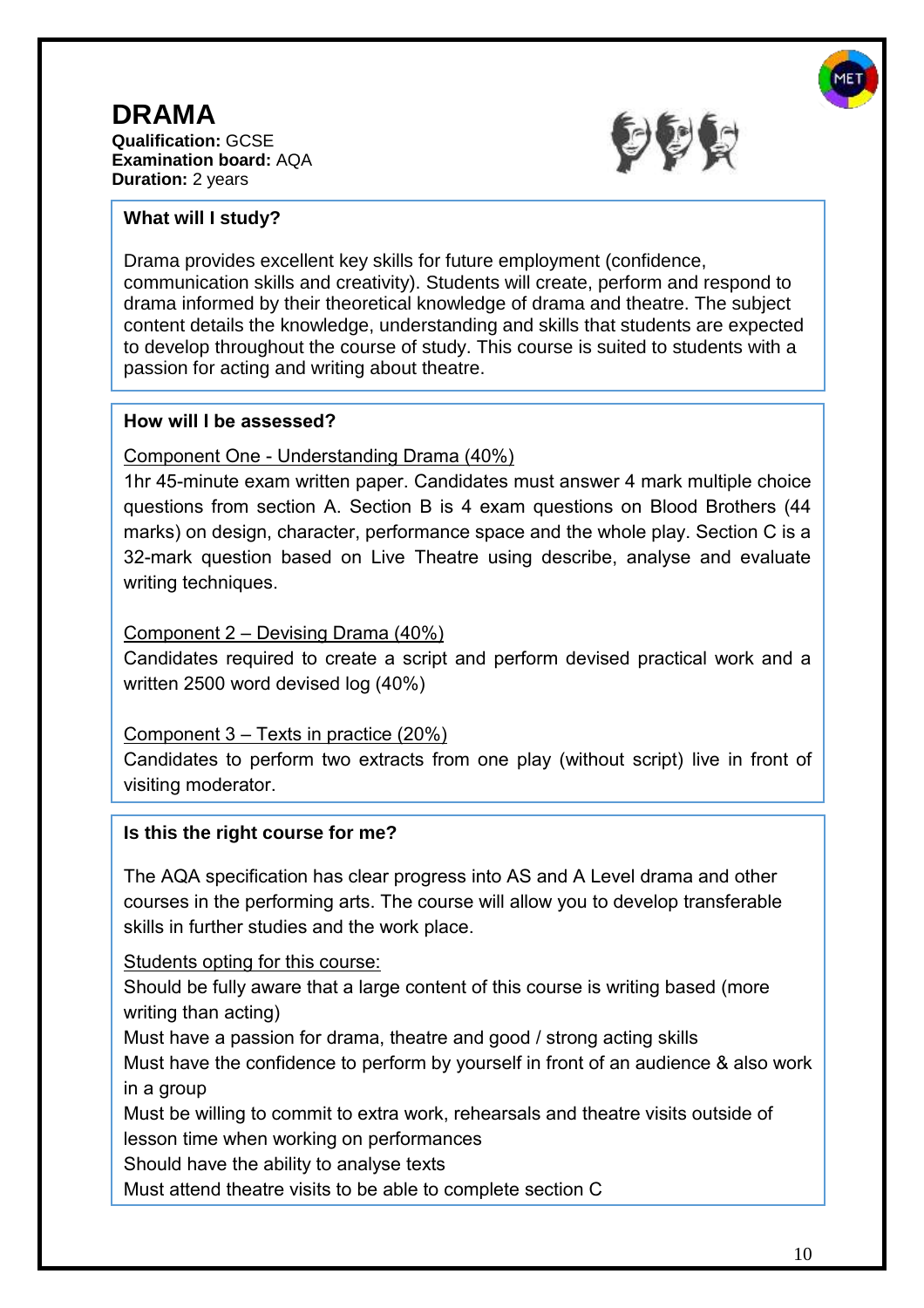# **FOOD PREPARATION & NUTRITION**



**Qualification:** GCSE **Examination board:** WJEC **Duration:** 2 years

# **What will I study?**

You will gain the knowledge, understanding and skills required to cook as well as learn how to apply the principles of food science, nutrition and healthy eating. This qualification will enable you to cook and make informed decisions about food and nutrition in order to be able to feed yourself and others affordably and nutritiously, now and later in life.

# Areas of Content

- 1. **Food commodities** e.g. cereals, fruit and vegetables, sugars, dairy, fats, meat/fish and vegetarian alternatives. The course will look at their value in the diet, their working characteristics, and experiments to understand changes occurring during cooking and also current recommended guidelines for a healthy diet
- 2. **Principles of nutrition** e.g. the role of the main nutrients in the diet, their sources, function and deficiency diseases
- 3. **Diet and good health**
- 4. **The science of food**
- 5. **Where food comes from**
- 6**. Cooking and food preparation**

# **How will I be assessed?**

Component 1: Principles of Food Preparation and Nutrition Written examination: 1 hour 45 minutes - 50% of qualification

Component 2: Food Preparation and Nutrition in Action Non-examination assessment: internally assessed, externally moderated Assessment 1 (8 hours); Assessment 2 (12 hours) - 50% of qualification

# **Is this the right course for me?**

This qualification will allow you to go on and study in areas such as child care, healthcare, food science and technology, food industry, sports and physiotherapy, food industry nutritionist and product development.

It is expected that students will cook every week in order to develop their practical skills and produce a wide range of high-quality dishes.

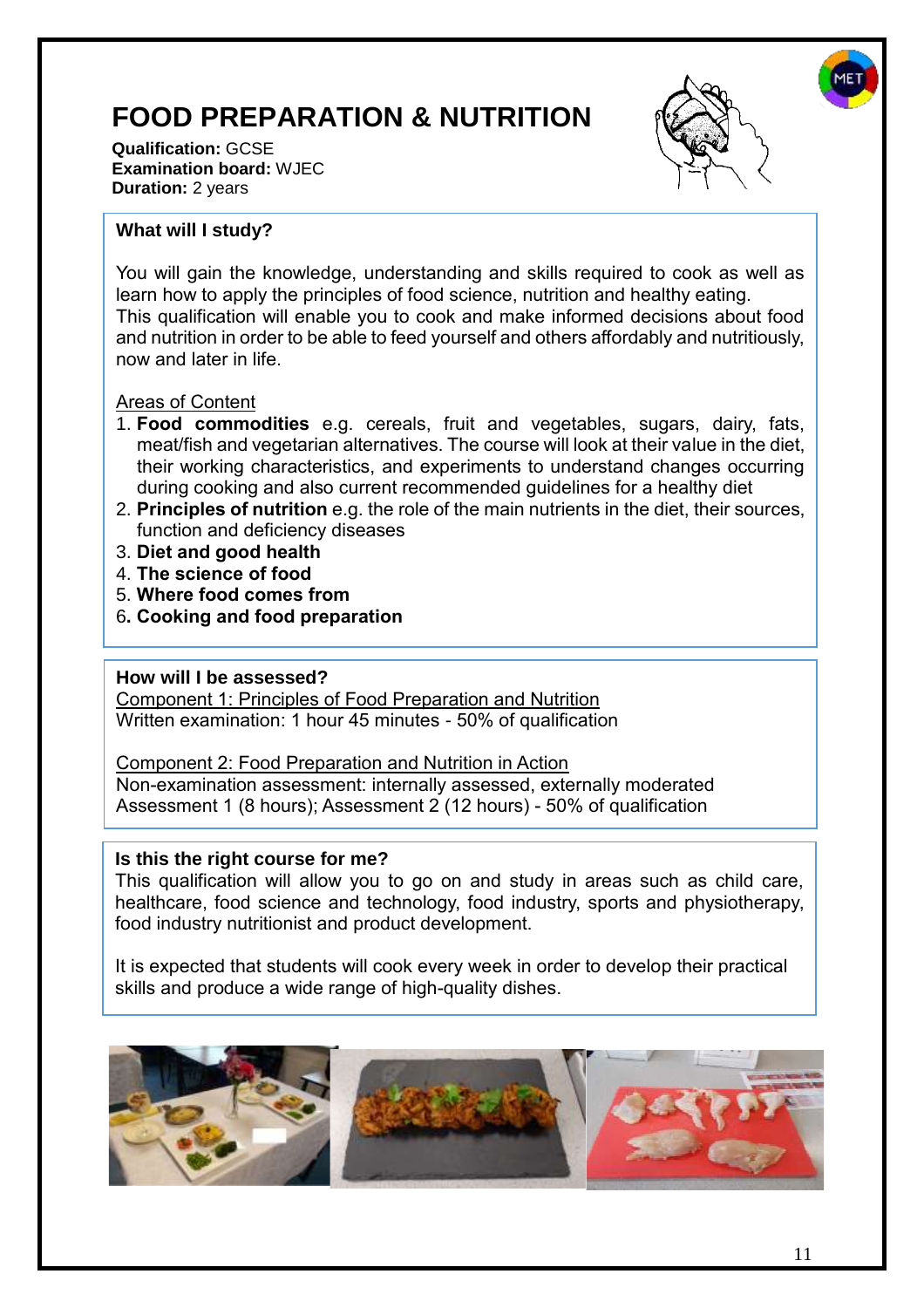# **GEOGRAPHY**

**Qualification:** GCSE **Examination board:** AQA **Duration:** 2 years



# **What will I study?**

The new GCSE Specification is divided into 3 topics:

Paper 1 Living with the physical environment (*1hr 30mins*)

- The challenge of natural hazards
- The living world
- Physical landscapes in the UK

# Paper 2 Challenges in the human environment (*1hr 30mins*)

- Urban issues and challenges
- The changing economic world
- The challenge of resource management

# Paper 3 Geographical applications (*1hr 15mins*)

- Issue evaluation
- Fieldwork

You will find out about the world through a series of case studies from local, national and international perspectives, covering a range of geographical issues. Case study examples could include the favelas of Rio de Janeiro and flooding on the Somerset Levels.

# **How will I be assessed?**

The Geography course will be assessed through 3 separate examinations that will be taken at the end of Year 11. The assessments are outlined above.

Paper 3 will assess fieldwork undertaken during the course and includes a decisionmaking exercise based on a pre-release resources booklet, made available 12 weeks before the Paper 3 exam.

# **Is this the right course for me?**

.

The specification will look more closely at how the human and physical worlds are interlinked, and will give you the opportunity to look at how the physical environment affects our lives as well as understanding how we adapt to these environments to suit our needs. You will also gain a wide range of transferable skills such as data analysis, critical thinking and argument writing. This course requires dedication and will suit those of you who are not afraid of a challenge but who want to better understand the world we live in.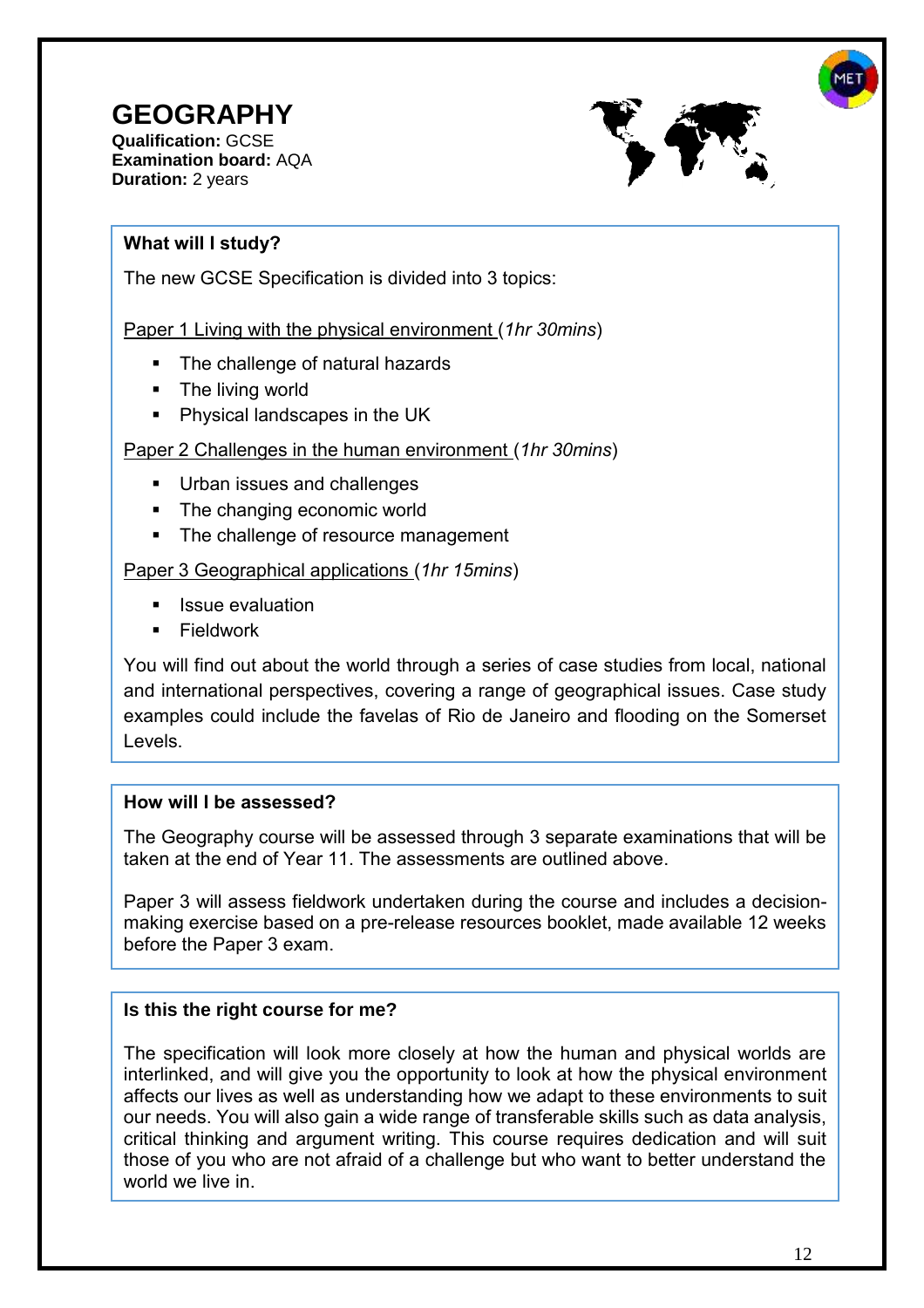



# **What will I study?**

The new GCSE specification is divided into 3 separate papers which are designed to give a broad and balanced coverage of all periods of history.

Paper 1: Thematic study and the Historic Environment (30% of the qualification) *Crime and Punishment, c1000 – present Historic environment will focus on Whitechapel*  **Exam**: (1 hour 15 min)

Paper 2: Period Study and the British Depth Study (40% of the qualification) *Superpower relations and the Cold War, 1941 - 91 Tudor depth option: Early Elizabethan England, 1558 - 88* **Exam**: (1 hour 45 min)

Paper 3: Modern Depth Study (30% of the qualification) *The USA, 1954-75: conflict at home and abroad* **Exam**: (1 hour 20 min)

As part of our ongoing commitment to learning outside the classroom we aim to offer a range of visits, including GCSE workshops in Bristol, as well as field visits to Berlin and New York/Washington.

# **How will I be assessed?**

Assessment will comprise of 3 separate examinations that will be taken at the end of Year 11

# **Is this the right course for me?**

Studying GCSE History is an opportunity to learn more about how past events and people have influenced the world around us today. This subject will develop your ability to think critically, asking why and how the world around us has changed. You will develop many skills including, analysis, communication, problem solving and writing which are transferable skills essential in many careers. There are many career paths that History would prepare you for including; law, politics, business, journalism, archaeology and tourism.





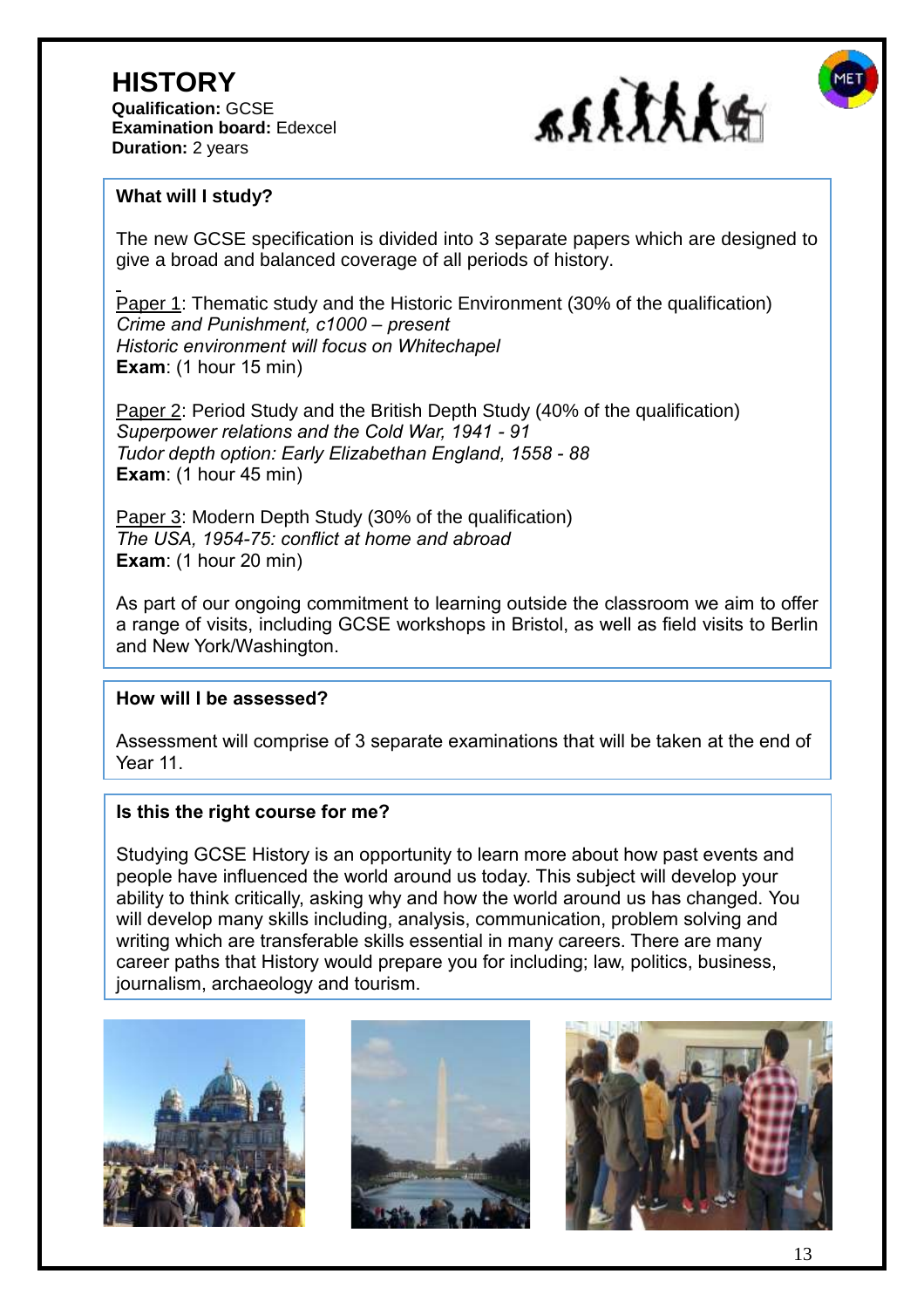# **INFORMATION TECHNOLOGY (IT)**

**Qualification:** OCR **Examination board:** Cambridge Nationals **Duration:** 2 years



### **What will I study?**

This qualification will teach you what different technologies could be used, why you should use them and how to make best use of them, to gather, store, manipulate and present data; this is known as data management.

You will learn about tools and techniques for use in different digital hardware and software technologies, and how these can be integrated to create digital solutions to manage and communicate data and information. You will also learn to follow a project life cycle of initiation, planning, execution and evaluation to complete a data management task and use their skills, knowledge and understanding of technology to complete each of the phases of the project life cycle.

### **How will I be assessed?**

Examination

(External Exam, 50% of final grade)

Written exam set in practically based scenarios: 1 hour 45 minutes A mix of multiple choice, short answer and longer answer questions assessing a student's practical problem solving and computational thinking skills.

Internally marked and moderated by OCR

(Internal Assessment, 50% of final grade)

Report: totalling 20 hours of work

Students will produce an original report outlining this development of a computer system

# **Is this the right course for me?**

The skills, knowledge and understanding you develop through this qualification are very relevant to both work and further study. A project life cycle will be followed to complete a data management task, which involves the use of spreadsheets and databases as part of a project. The legal, ethical and moral issues will be considered when using technology to collect, store and present data and information. The importance behind learning the risks of preventing cyber attacks will also be taught. The skills learnt in this course are transferable and could benefit other computer based subjects.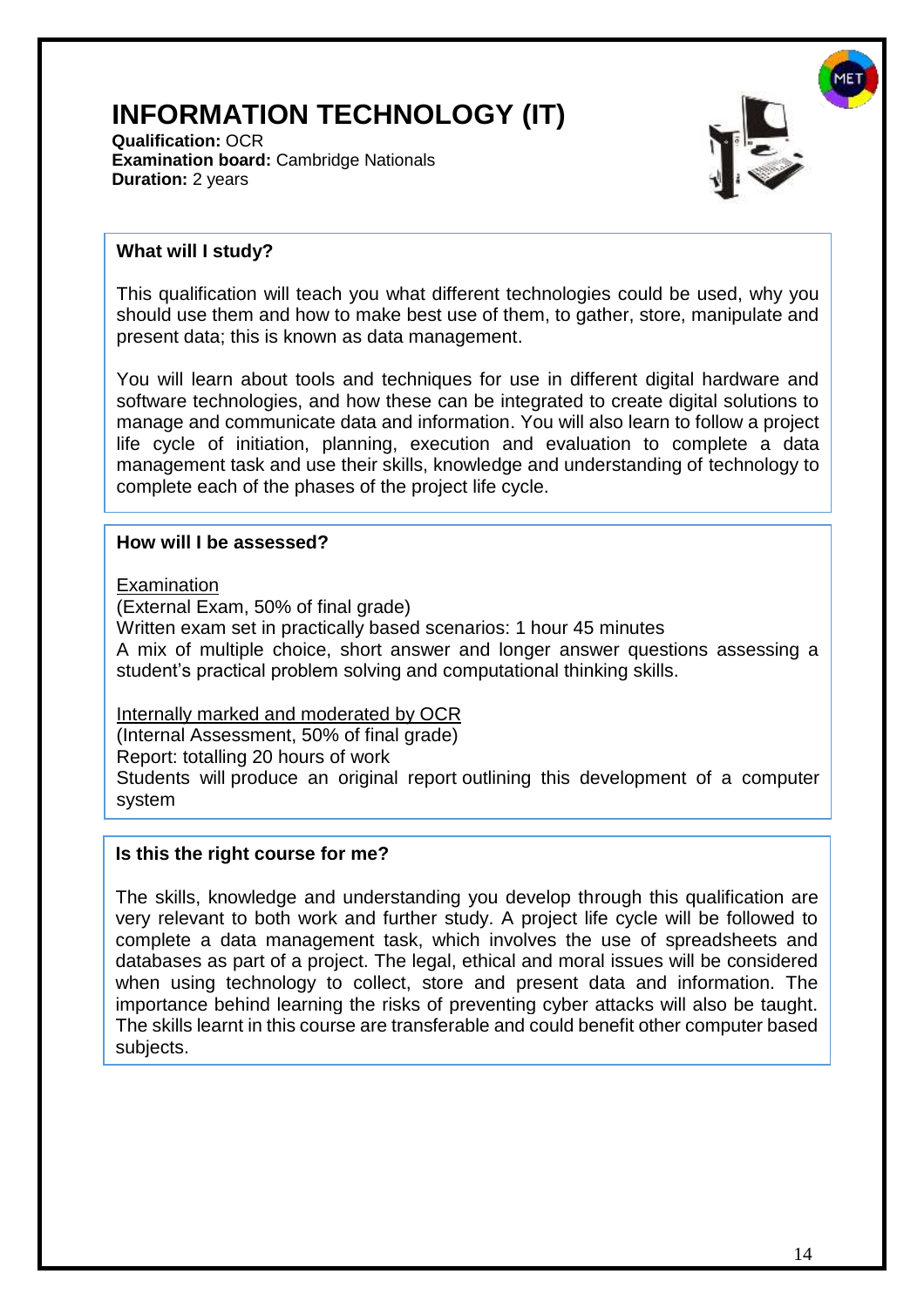# **MEDIA STUDIES**

**Qualification:** GCSE **Examination board:** AQA **Duration:** 2 years



#### **What will I study?**

The broad and balanced nature of the course means that learning is relevant, engaging, creative and accessible but challenging. It offers: extensive and meaningful coverage of media theory and concepts. The chance to study media products across a range of media platforms include: film, television, video games, music videos, radio, newspapers, magazines, advertising and marketing and online, social and participatory media.

Controlled assessment/practical work explores contemporary subject matters through short film making, magazine and advertisement design, article writing, photography and graphic design.

## **How will I be assessed?**

Assessment: 70% examination, 30% controlled assessment

Examination:

Paper 1: 1 hour 30 minutes (84 marks = 35%)

Paper 2: 1 hour 30 minutes (84 marks = 35%)

### Controlled assessment:

Application of knowledge and understanding of the theoretical framework (Media language, representation, audience and industry) will be assessed through ability to create a media product. A choice of one of five annually changing briefs will be set by AQA; assessed by teachers and moderated by AQA.

#### **Is this the right course for me?**

Media Studies offers you the opportunity to gain an academic qualification in an area of key importance in the 21st century. You will learn about various media industries and have opportunities to attend exciting educational trips such as visits to Warner Bros Studios and the ITV Newsroom.

#### Students opting for this course:

Must be able to communicate clearly, concisely and accurately in writing Should have the ability to analyse a range of text in detail and apply knowledge to demonstrate understanding.

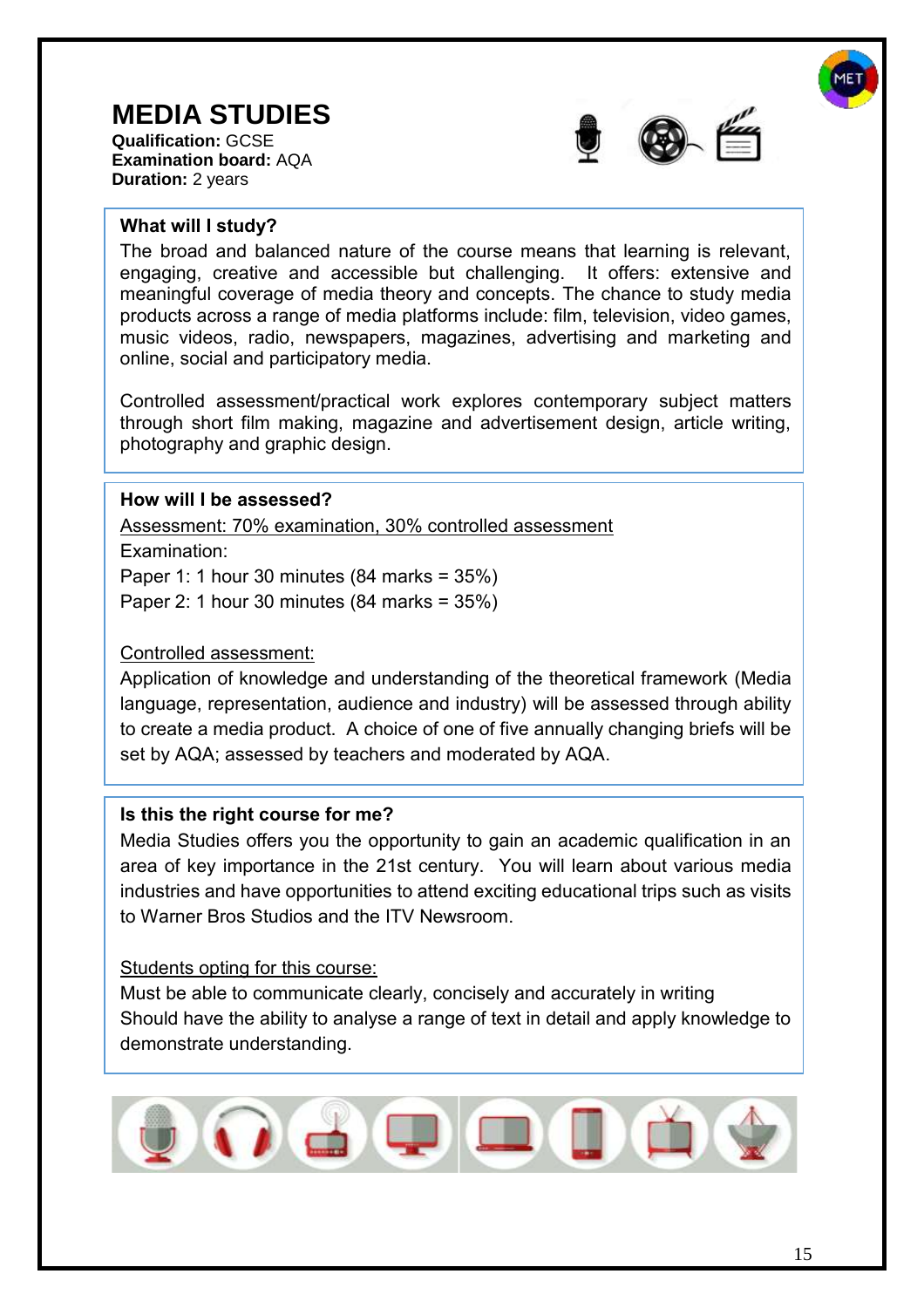**MUSIC Qualification:** GCSE **Examination board:** AQA **Duration:** 2 years



#### **What will I study?**

This exciting music course is assessed in three strands - listening, performing and composing.

Students have the opportunity to work as a soloist and as part of an ensemble (group) to learn and perform pieces of music of their choosing and a selection by the teacher. You learn about how to create your own music through studying the techniques composers use to create the music we currently listen to and we look back to see where is all came from and how music has developed and influenced the modern music of today. We look at the development of chords and melodies and we learn about various musical structures and contrasts.

All styles of music are studied from popular music to world music, classical to music for film and we look at the techniques used which makes these styles distinctive.

#### **How will I be assessed?**

Component 1: Listening to and Appraising Music Examination – 96 marks – 40% (1.5 hours)

Component 2: Performing Music Two performances (one solo and one ensemble) Controlled Assessment – 72 marks – 30%

Component 3: Composing Music Two compositions (one in any style, one to fit a brief) Controlled Assessment – 72 marks – 30%

#### **Is this the right course for me?**

Students who choose this course must be creative and have a passion for music. Students must commit to having additional lessons on their chosen instrument either in school or out of school arranged my student and parents/carers. Students must attend at least 1 extra curricular music club, either in school or outside if approved my Head of Music.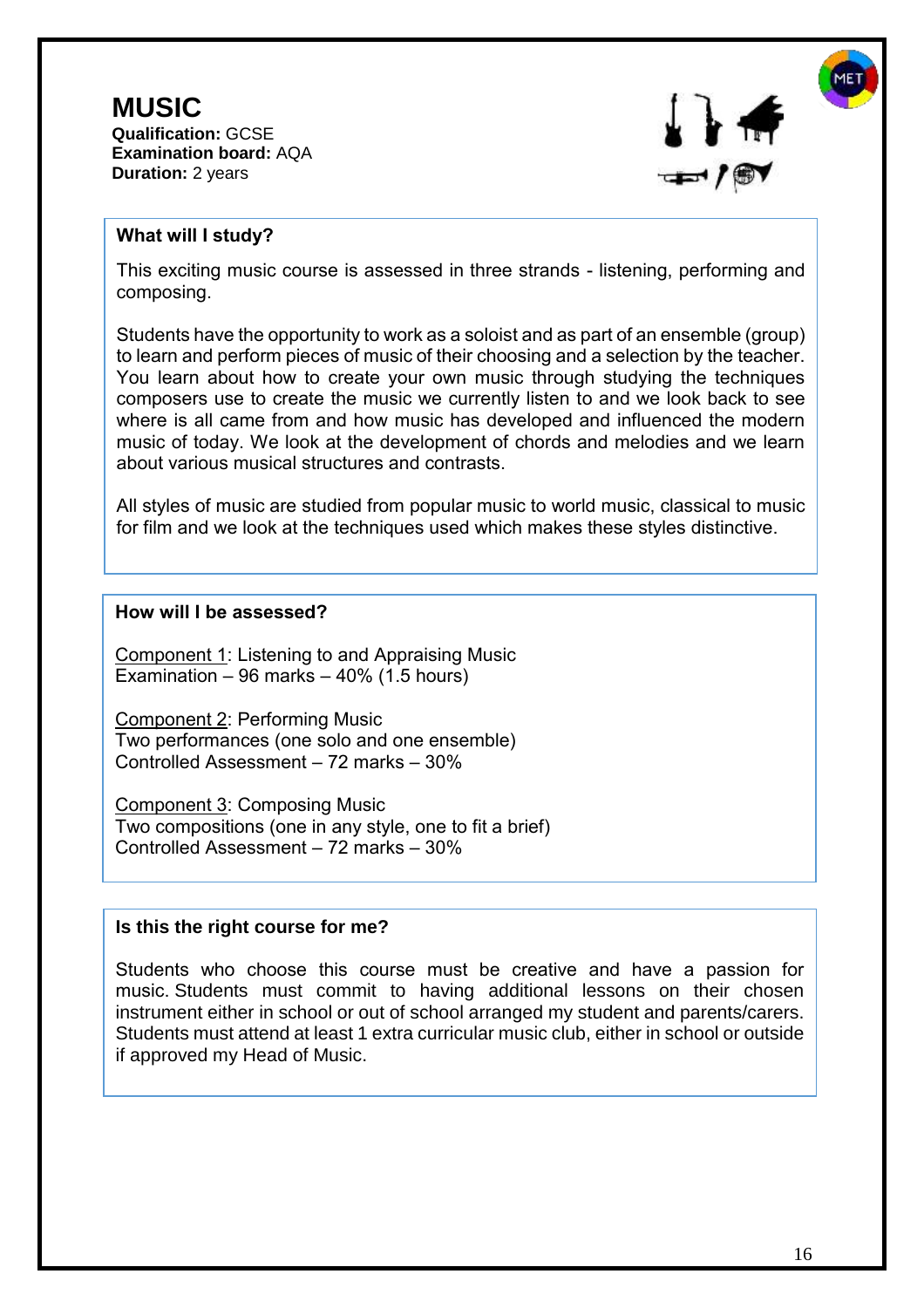# **PHYSICAL EDUCATION (PE)**

**Qualification:** GCSE **Examination board:** OCR **Duration:** 2 years



# **What will I study?**

The GCSE PE course is divided into two sections (1 *practical and 2 theory lessons per week).*

Developing Knowledge in Physical Education – areas covered include:

Applied Anatomy and Physiology Physical Training

Socio Cultural Influences Sport Psychology

Health, Fitness and Well-being

Practical Performance and Developing Fitness – includes 3 practical performances, which must be a mix of team and individual sports.

# **How will I be assessed?**

Physical Education, key concepts and processes:

2 external exams (1 hour each) - 60% of the final grade.

Practical Performance and Developing Fitness

Controlled assessment - 30% of the final grade.

At the end of Year 11, you will be assessed in one of the following sports:

| Boxing       | <b>Athletics</b> | <b>Badminton</b>     | Dance        |
|--------------|------------------|----------------------|--------------|
| Golf         | Gymnastics       | <b>Rock Climbing</b> | Skiing       |
| Snowboarding | Swimming         | <b>Table Tennis</b>  | Trampolining |

Coursework Content

You will also be required to create and complete a 6 week personal exercise programme (PEP), designed to meet your specific sport related fitness needs - 10% of your final grade.

# **Is this the right course for me?**

The GCSE PE course encourages you to develop and maintain an active and healthy lifestyle, which can help you with your creativity and decision making skills in PE and your future. Both GCSE PE and BTEC Sport courses are only suitable to those who attend regular sports clubs outside school and are heavily involved in multiple extra curricular activities within the PE department. There is a minimum expectation that pupils who choose these courses are involved in competitive school activities.

Please note that you will need to opt for 'PE/Sport' on your options form. If allocated, you will then complete a generic 4-week course in September which will include written coursework, written exam, practical assessments and independent study. Following this, staff will advise students of the course which best matches their strengths and will give them the greatest opportunity for academic success.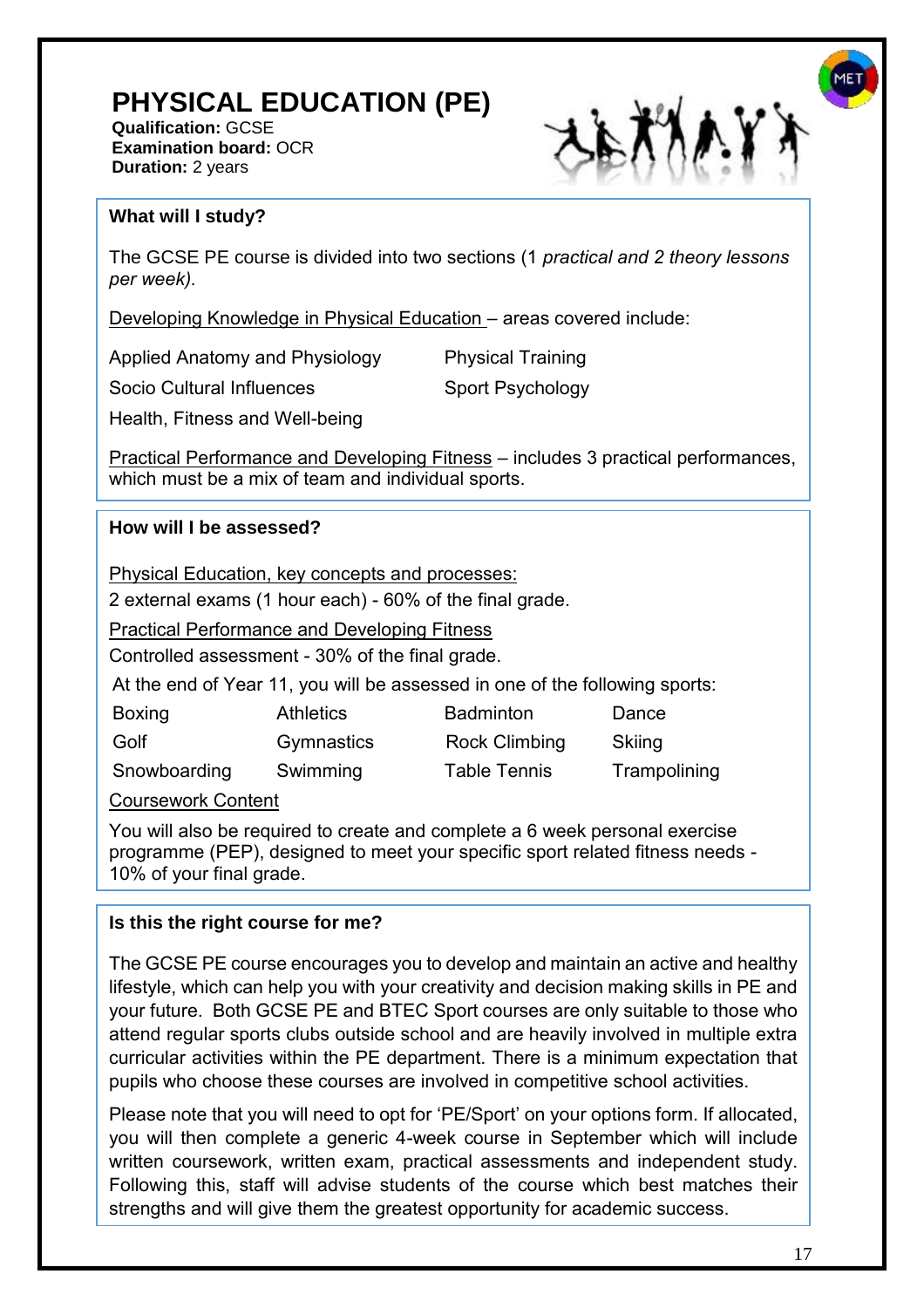# **PHOTOGRAPHY**

**Qualification:** GCSE **Examination board:** AQA **Duration:** 2 years



### **What will I study?**

You will produce a range of work which develops your skills in photography. Projects are delivered to fully cover the coursework assessment objectives. These projects will include learning new skills and techniques. The projects include "Identity" and "Places" allowing students to study a wide subject matter and tailor projects to their specific interests under these broad project titles.

Students learn digital methods with our professional quality Nikon SLR cameras. These methods include exposure, aperture, lighting and composition.

A significant part of the course is learning about photographers and analysing their work and methods in order to inspire students and help generate their own ideas.

Adobe Photoshop is another aspect of the course and students will be shown how to use the program effectively and efficiently to enhance their work.

Further opportunities include trips and exhibitions. During year 10 students visit the Arnolfini where they take part in a workshop delivered by an exhibiting artist/ photographer. Trips for year 10 and 11 are yet to be confirmed. However, students in the past have visited Lacock Abbey (used for filming Harry Potter) and Bath City. Exhibitions take place at BBA's Frame Gallery, DAC Beachcroft and Bristol Cathedral, as well as here at BMA.

# **How will I be assessed?**

Assessment: 60% coursework, 40% examination

The coursework will consist of two projects with a final piece for each. This work is produced in lessons as well as homework.

Students will carry out a mock exam project and mock exam in year 10 to allow them to prepare fully and know the expectations for the final exam in term 5 of year 11. This exam concludes the course.

The photography exam is ten hours long and carried out under usual exam conditions. This consists of two days in the photography room producing a final piece to accompany an AQA externally set project released twelve weeks prior.



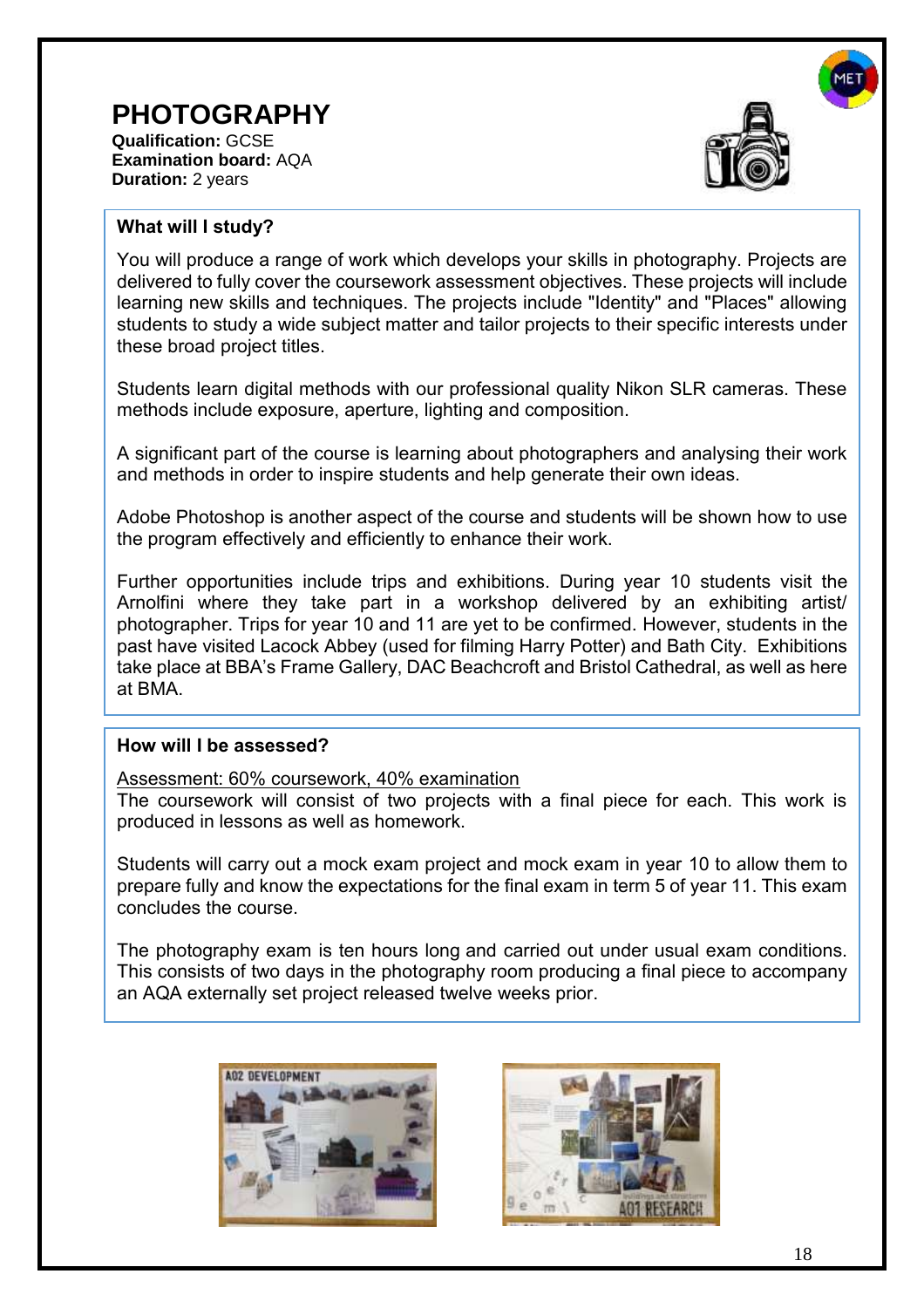# **RELIGIOUS STUDIES (RS)**

**Qualification:** GCSE **Examination board:** Eduqas **Duration:** 2 years



# **What will I study?**

Students must study the following three components:

Component One: Religious, Philosophical and Ethical Studies in the Modern World.

Candidates will study the following four themes. All questions are compulsory.

Theme 1: Issues of Relationships Theme 2: Issues of Life and Death Theme 3: Issues of Good and Evil Theme 4: Issues of Human Rights

Component Two: Study of Christianity

Candidates will study the beliefs, teachings and practices of Christianity.

This component will be assessed by compulsory questions focussing on knowledge, understanding and evaluation of the subject content.

Component Three: Study of a World Faith

Candidates will study the beliefs, teachings and practices of one World Faith from the following list:

Buddhism, Hinduism, Islam, Judaism and Sikhism.

This component will be assessed by compulsory questions focussing on knowledge, understanding and evaluation of the subject content.

# **How will I be assessed?**

Assessment: 100% examination

Component One: 2-hour exam (50%)

Component Two: 1-hour (25%)

Component Three: 1-hour (25%)

# **Is this the right course for me?**

This course is suitable for students who are interested in the world around them. The GCSE Religious Studies qualification offers the chance to explore a variety of relevant and contemporary themes. You will learn how religion, philosophy and ethics form the basis of our culture, and develop valuable skills that will help prepare you for further study. The best advocates for the course are the students presently studying it. Speak to them and they will tell you how engaging and thought provoking it is for students of all abilities.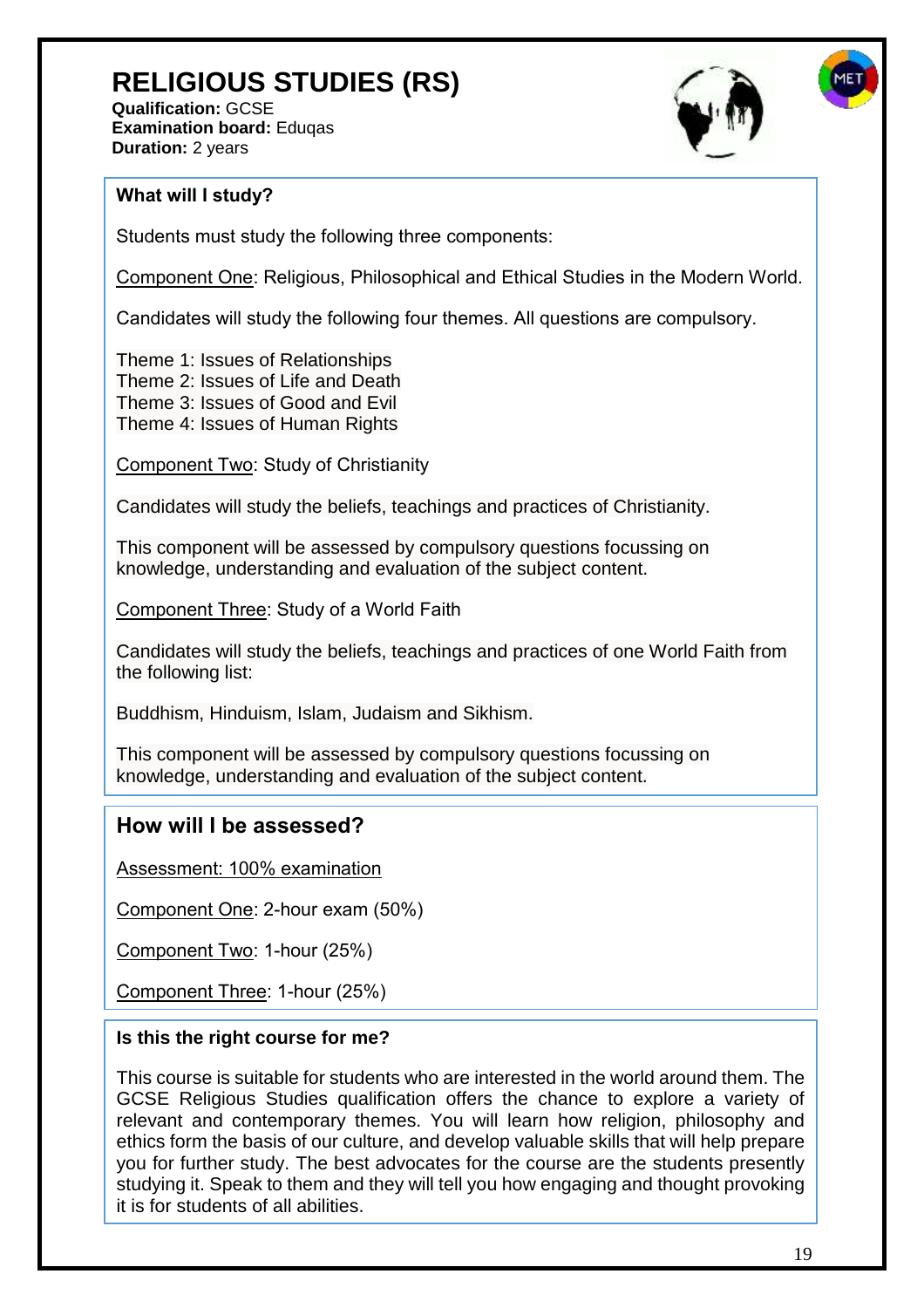# **SPORT**

**Qualification:** BTEC **Examination board:** PEARSONS **Duration:** 2 years



# **What will I study?**

Similar to the GCSE you would study areas such as:

- Applied Anatomy and Physiology
- **Physical Training**
- \* Fitness Components

There will also be a major focus on Sports Leadership where you will be assessed not only on your own practical performance but how well you can lead a sports session.

Difference - The major difference between the BTEC Sport and GCSE PE is the amount of coursework and exam content. The BTEC has far less exam weighting and more written coursework, but also has a higher weighting of practical performances/leadership.

# **How will I be assessed?**

Unit 1: 1 hour 15 minute online exam (25%) Unit 2: Practical performance in two sports & coursework (25%) Unit 3: Internal synoptic assessment (25%) Unit 6: Lead a sports activity session & coursework (25%)

# **Is this the right course for me?**

Both BTEC Sport and GCSE PE courses are only suitable for those who attend regular sports clubs outside school and are heavily involved in multiple extra curricular activities within the PE department.

There is a minimum expectation that pupils who choose these courses are involved in competitive school activities.

Please note that you will need to opt for 'PE/Sport' on your options form. If allocated, you will then complete a generic 4-week course in September which will include written coursework, written exam, practical assessments and independent study. Following this, staff will advise students of the course which best matches their strengths and will give them the greatest opportunity for academic success.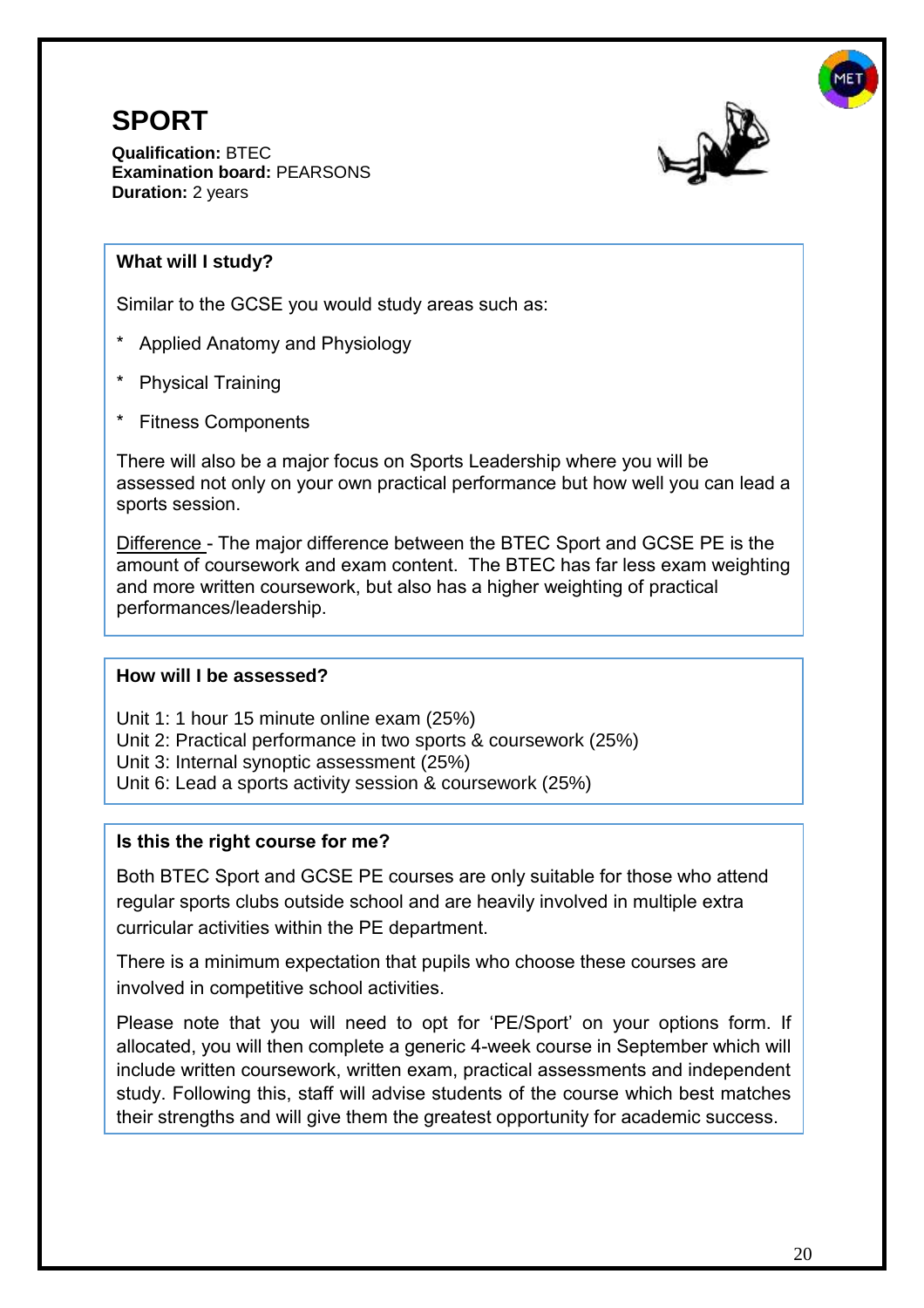**STATISTICS Qualification:** GCSE **Examination board:** Edexcel **Duration:** 2 years





You will study the statistical enquiry cycle, looking at how data is collected, used and presented/represented. The course includes practical investigations and you will look at how ICT can be used to help at each stage of the process. It will also show how statistical conclusions are developed through an ongoing process of testing and refinement, not a one-off event.

You will see how it is necessary to be careful in every step, from the importance of initial planning so you collect appropriate data, to the need to have clear and concise communication so that you communicate your findings clearly.

You will learn new mathematical techniques and formulae that can be used as well as building on GCSE Maths knowledge.

# **How will I be assessed?**

Assessment - 100% exam, no coursework. This exam can be sat at both foundation and higher tier. There are two exam papers at the end of the course which both cover the entire content. Both are:

- 1hr and 30mins
- 50% of the qualification
- Out of 80 marks
- Calculator allowed
- Containing short, medium and extended responses.

# **Is this the right course for me?**

In today's world we are surrounded by (sometimes conflicting) information. We see polls, averages and other numbers in news stories and other sources of information. This qualification will allow students to look at the relevance of each of these numbers and what they mean with a greater degree of clarity and understanding. It will allow them to choose which numbers to use when supporting their arguments in all areas of the curriculum and in real life.

As it has two tiers of entry, this qualification will also support students in their main GCSE Maths exams whichever level they're working at.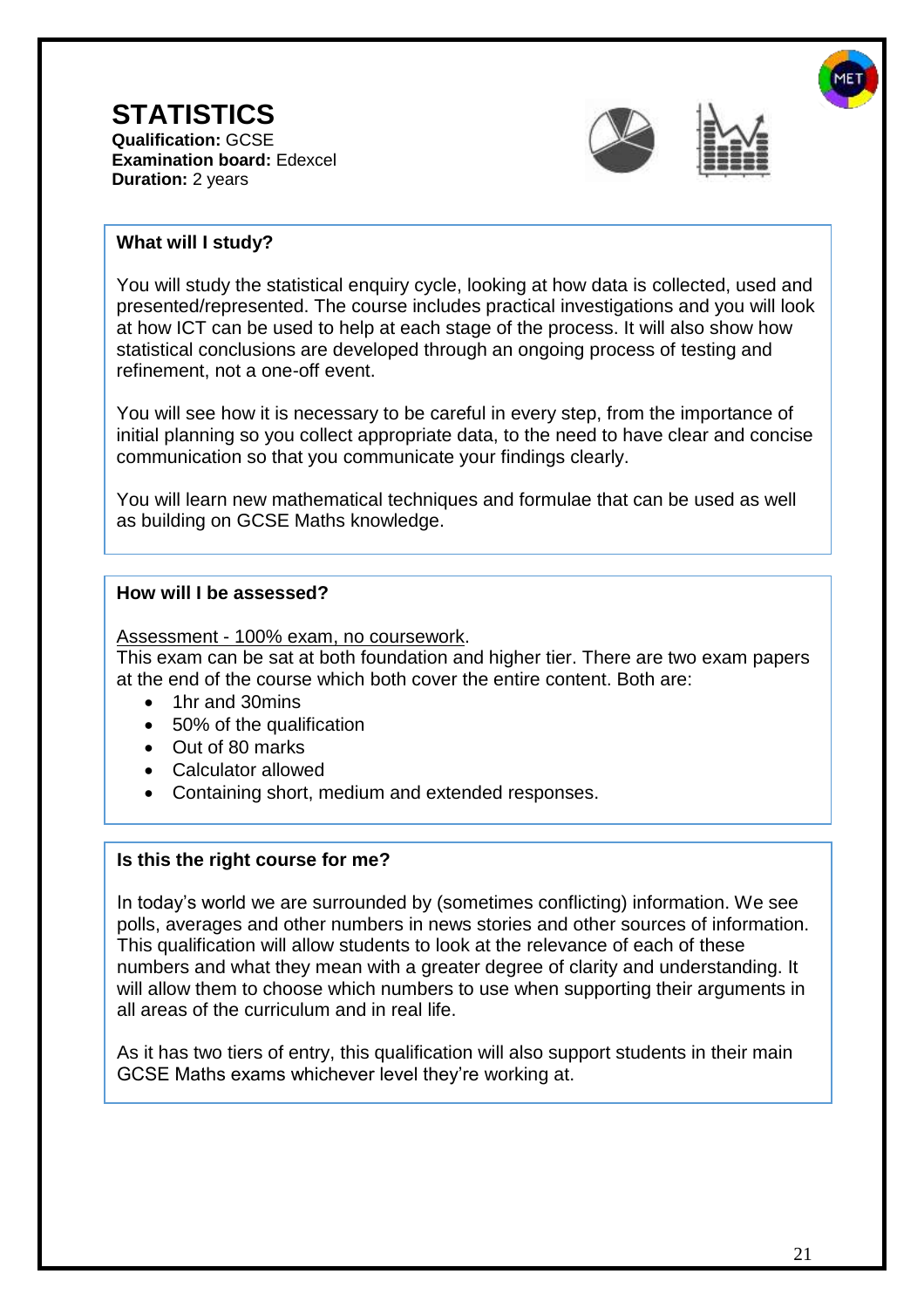# **TRIPLE SCIENCE**

**Qualification:** GCSE Biology, GCSE Chemistry, GCSE Physics **Examination board:** Edexcel **Duration:** 2 years



# **What will I study?**

Students will study the following topics to depth:

### **Biology:**

Paper 1: Topic 1 Key concepts in biology; Topic 2 Cells and control; Topic 3 Genetics; Topic 4 Natural selection and genetic modification; Topic 5 Health, disease and the development of medicines. Paper 2: Topic 1 Key concepts in biology; Topic 6 Plant structures and their functions; Topic 7 Animal coordination control and homeostasis; Topic 8 Exchange and transport in animals; Topic 9 Ecosystems and material cycles.

# **Chemistry:**

Paper 1: Topic 1 Key concepts in chemistry; Topic 2 States of matter and mixtures; Topic 3 Chemical changes; Topic 4 Extracting metals and equilibria; Topic 5 Separate chemistry1 Paper 2 Topic 1 Key concepts in chemistry; Topic 6 Groups in the periodic table; Topic 7 Rates of reaction and energy changes; Topic 8 Fuels and Earth science; Topic 9 Separate chemistry2

# **Physics:**

Paper 1: Topic 1 Key concepts of physics; Topic 2 Motion and forces; Topic 3 Conservation of energy; Topic 4 Waves; Topic 5 Light and the electromagnetic spectrum; Topic 6 Radioactivity; Topic 7 Astronomy. Paper 2 Topic 1 Key concepts of physics; Topic 8 Energy Forces doing work; Topic 9 Forces and their effects; Topic 10 Electricity and circuits; Topic 11 Static electricity; Topic 12 Magnetism and the motor effect; Topic 13 Electromagnetic induction; Topic 14 Particle model; Topic 15 Forces and matter.

# **How will I be assessed?**

# Assessment - 100% exam, no coursework.

This exam can be sat at both foundation and higher tier. There are six exam papers at the end of the course which cover the entire content. Each exam paper is:

- 1hr and 45mins long.
- Out of 100 marks
- Calculator allowed
- Containing short, medium and extended responses.

# **Is this the right course for me?**

This course is designed to meet the diverse aims and ambitions of students – from those who simply want to understand the world around them, to those who want to progress into further in-depth science study.

Students that are at or above age-related expectations in science in Year 9 will have the opportunity to opt to study GCSE Triple Science course. This is a 2-year course leading to three GCSE 9-1 qualifications including Biology, Chemistry and Physics.

# **Please note that triple science is not a requirement for acceptance onto A level courses.**